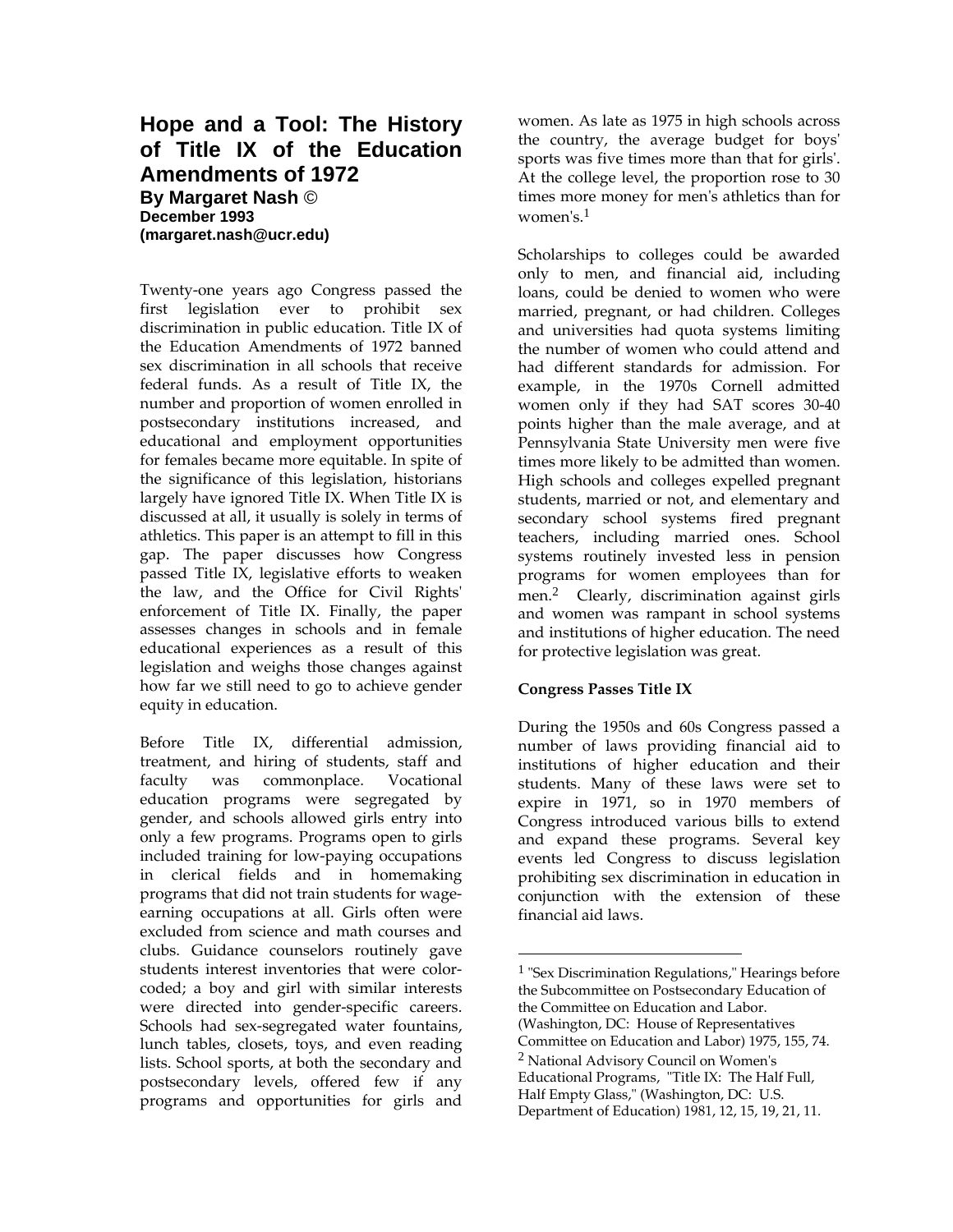In 1963 the U.S. Commission on the Status of Women issued a report documenting the secondary status of women in the U.S., with a special focus on women's economic disadvantages. One of the results of this study was the Equal Pay Act of 1963. The Federation of Business and Professional Women worked quickly to establish state-level commissions on the status of women that would parallel the U.S. Commission. This created a network of women and men on the state level who researched and documented discrimination against women across the country, and therefore helped to build grassroots support for legislation aimed at gender equity.<sup>3</sup>

In 1970 the Women's Equity Action League (WEAL) filed a class action administrative complaint against hundreds of colleges and universities that had contracts with the federal government and charged them with violating Executive Order 11246 prohibiting sex discrimination in federal contracts. Also in 1970, a presidential task force on women's rights and responsibilities issued its report that documented the existence of sex bias in American society and recommended legislative changes to ban sex discrimination in education and other areas.<sup>4</sup>

When various education bills were up for extension in 1970, Representative Edith Green agreed to sponsor a bill to outlaw sex discrimination in education if the need for such a bill could be documented. Such documentation was not hard to find, and at the hearings held by Green in June and July of 1970, 75 different statements documenting the problems related to sex role stereotyping and discrimination in education were made by educators and various women's groups. These hearings were not well attended, however,

 $\overline{a}$ 

<sup>4</sup> Andrew Fishel and Janice Pottker, National Politics and Sex Discrimination in Education (Lexington, MA: Lexington Books) 1977, 95; and Threinen and Weck, 6.

and the bill Green proposed never went further than the hearing stage.<sup>5</sup>

In August, 1971, Senators Birch Bayh and George McGovern introduced amendments to ban sex discrimination in higher education. Altogether, five amendments were introduced, including amendments to the Civil Rights Acts of 1957 and Titles IV, VI and VII of the Civil Rights Act of 1964. Opponents disliked both the content of the proposals, and the federal power these amendments would give over states' operation of higher education. Through parliamentary maneuvering, Strom Thurmond managed to get the Senate to approve unanimously the higher education bill without considering the sex discrimination amendments.<sup>6</sup>

At the same time the House was working on its own omnibus higher education bill. The subcommittee, headed by Edith Green, included a special provision banning sex discrimination, modeled on Title VI of the Civil Rights Act. Various members wanted the prohibition of sex discrimination to have limited coverage of admissions policies; finally they agreed to exempt all undergraduate college admissions policies from coverage. The bill next went to the Education and Labor Committee, where Green, with help from women's groups, lobbied to have that exemption deleted and replaced with one that would exempt schools that were 90 percent or more of one sex. That version passed the committee and was sent to the House, with an attached note from nine Republican members who objected to the sex discrimination policy. The stated basis of their objection was federal restrictions and controls of higher education.<sup>7</sup>

When the bill was sent to the House, once again the amendment exempting all undergraduate admissions was introduced, and passed. The House inserted this language in the Senate's bill and sent it back. In November 1971, with the bill in the Senate's Committee on Labor and Public Welfare, Bayh introduced an amended version of his earlier

<sup>&</sup>lt;sup>3</sup> Constance Threinen and Alice Weck, "Ten Years of Title IX" (Madison, WI: Wisconsin Department of Public Instruction) 1983, 2.

<sup>5</sup> Threinen and Weck, 7; Fishel and Pottker, 96.

<sup>6</sup> Fishel and Pottker, 97-99.

<sup>7</sup> Fishel and Pottker, 100-101.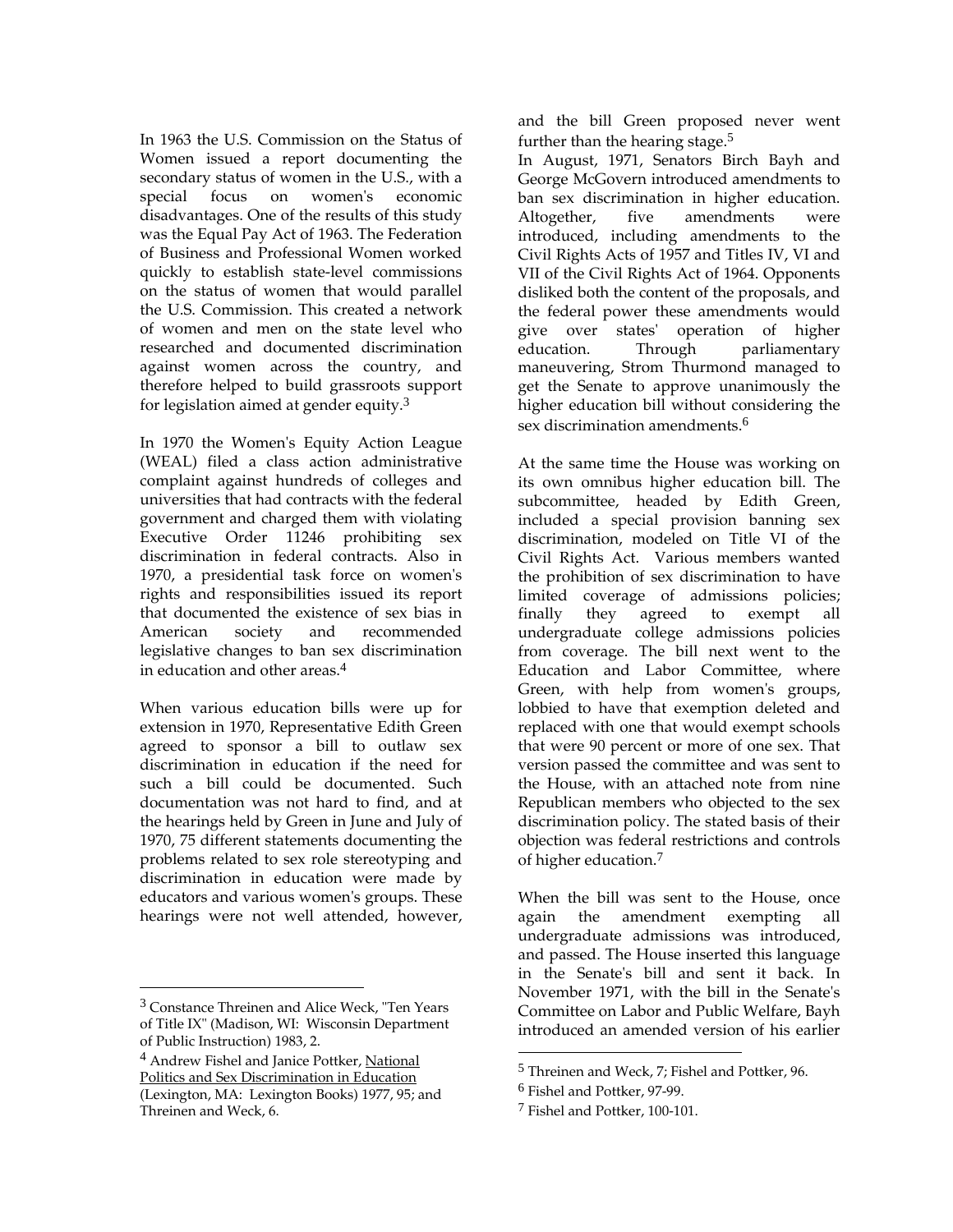proposal. Broader than the House version, it would exempt religious schools and predominantly one-sex schools. The Committee sent the bill to the full Senate in February 1972, still without a sex discrimination provision. Now Bayh proposed a new amendment; it required protection against sex discrimination in services available to students within an institution or in employment within an institution; in the area of admissions, it exempted academic elementary and secondary schools, military and religious schools, and private undergraduate colleges. This amendment was passed and sent to Senate-House conference.<sup>8</sup>

The conference committee took three months to resolve all the differences between the bills- -250 in all, only eleven of which dealt with sex discrimination. Most of the higher education community spent their time trying to influence the outcome of other sections of the bill that they considered more important. Without any organized opposition, the Conference Committee adopted Title IX "without giving much consideration to its eventual impact."9 President Nixon signed the Education Amendments of 1972 in June, and they became effective July 1, 1972. The law simply says:

No person in the United States shall, on the basis of sex, be excluded from participation in, be denied the benefits of, or be subjected to discrimination under any education program or activity receiving federal financial assistance.

Although Congress did not pass Title IX easily or enthusiastically, there was relatively little debate about it. Court-ordered busing was both more visible and more controversial than banning sex discrimination in schools. To a large extent, Title IX did not garner attention from the media, the public, or from Congress until it already was law. Once members of Congress realized what they had done, they

 $\overline{a}$ 

immediately began efforts to weaken the impact of Title IX.<sup>10</sup>

# **Legislative Efforts to Weaken Title IX**

Hot debates over busing may have overshadowed Title IX initially, but soon opponents of Title IX created sensationalistic press coverage of their own. The main targets of criticism were coeducational physical education classes, intercollegiate athletics, and traditional single sex organizations such as fraternities and sororities.

In 1974 Congress passed amendments that limited Title IX by excluding from coverage social fraternities and sororities, Boy Scouts, Girl Scouts, YMCA, YWCA, Camp Fire Girls and other voluntary youth service organizations. In 1976 Congress passed several other amendments limiting Title IX. These amendments allowed scholarships to be awarded as prizes for beauty contests, and allowed single-sex events, such as Boys' State and Girls' State programs and father-son and mother-daughter events, to continue to be sponsored by schools.<sup>11</sup>

The National Collegiate Athletic Association (NCAA) conducted the biggest lobbying campaign against Title IX. The NCAA argued that if colleges had to fund women's athletics more than they already did, implementation of Title IX would "destroy major college football and basketball programs."12 The NCAA continued to make this argument even after Congress passed the Javits Amendment in 1974, which stipulated, not that there should be immediate or total equality of expenditures in athletics (Title IX never called for such a plan), but simply that there should be "reasonable provisions" concerning participation in intercollegiate athletic activities.13 While the NCAA was worrying about the destruction of football and basketball, women's athletics were in sorry shape. In 1975, three years after Title IX

<sup>8</sup> Fishel and Pottker, 102-103.

<sup>9</sup> Fishel and Pottker, 103.

<sup>10</sup> Rosemary C. Salomone, Equal Education Under Law (NY: St. Martin's Press) 1986, 124.

<sup>11</sup> Salomone, 125; Fishel, 126.

<sup>12</sup> "Sex Discrimination Regulations," 101.

<sup>&</sup>lt;sup>13</sup> Fishel and Pottker, 113, 114.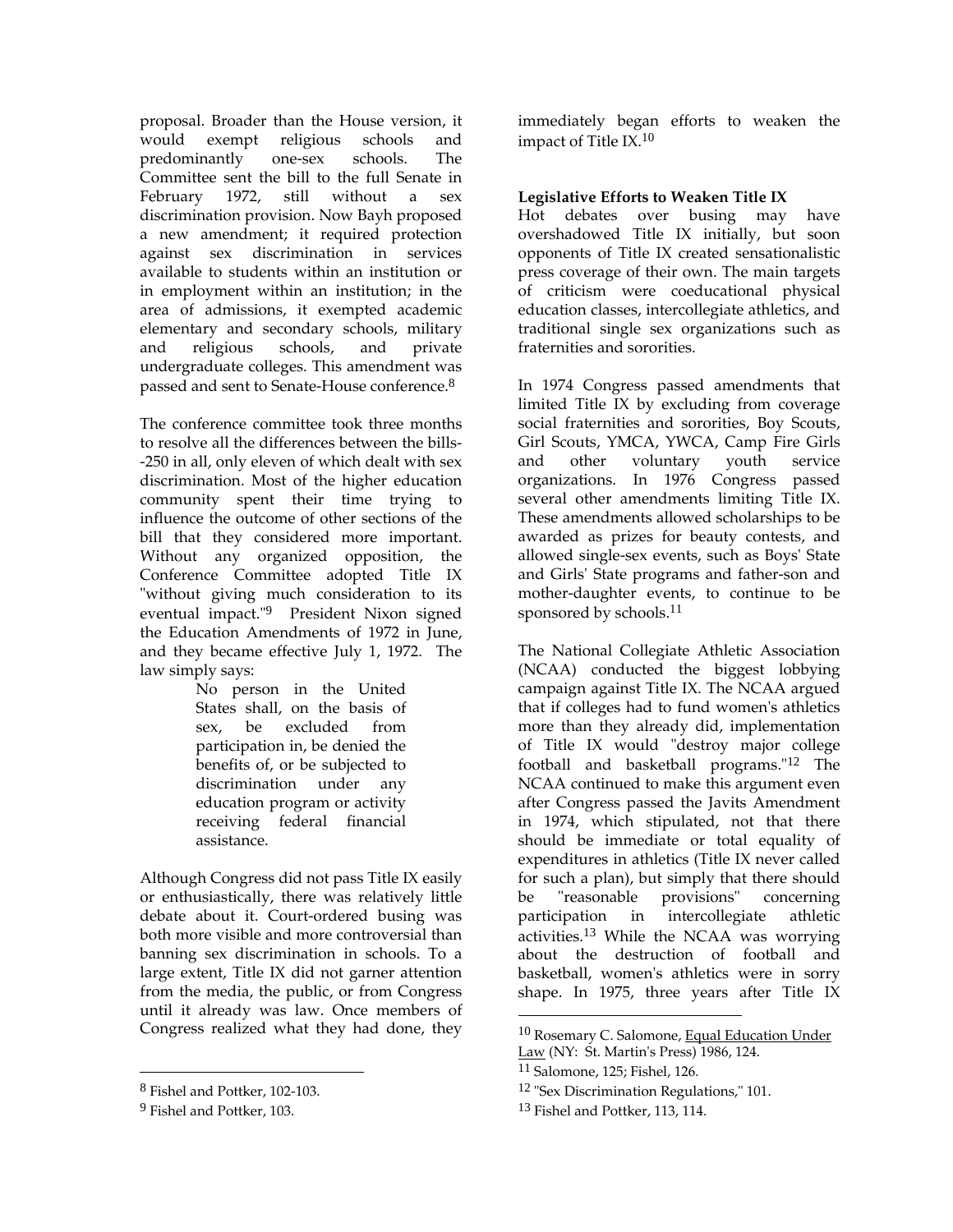became law, women's programs accounted for about two percent of total collegiate athletic budgets.<sup>14</sup>

Another effort to limit the impact of Title IX was one proposed by Rep. Marjorie Holt. Her proposed amendment to a supplemental appropriations bill for the Departments of Labor and the Department of Health, Education and Welfare (HEW) would prevent HEW from gathering any information about sex and race discrimination in educational institutions, thereby effectively keeping HEW from enforcing Title IX and Title VI. This passed in the House in October 1974, but was deleted by the Senate Appropriations Committee. In November the amendment came up again in Conference Committee. The committee deleted the section that would have prohibited HEW from cutting off federal aid to schools that refused to maintain records on the sex and race of teachers and students, but approved the section prohibiting HEW from cutting off aid to schools that refused to carry out HEW orders concerning the assignment of teachers or students on the basis of sex or race. In December the House again passed the amendment. In response, Senators Mansfield and Scott cosponsored an alternative amendment that provided that no part of the Holt amendment would stop HEW from withholding aid when such a move was necessary to enforce antidiscrimination laws- making the Holt proposal meaningless. This passed the Senate in December 1974. The House was anxious to pass the appropriations bill before its winter recess to ensure that the President, who opposed it because the spending level was too high, could not pocket veto the bill while Congress was out of session. For this reason, the House finally gave in and approved the appropriation bill with the Mansfield-Scott amendment.<sup>15</sup>

In 1981, Senator Orrin Hatch introduced a bill to narrow the scope and coverage of Title IX. Citing the old controversy regarding federal intrusion into education, Hatch said his bill would be "a limited but significant start in restoring restraint" on the part of the federal

 $\overline{a}$ 

government. Hatch's bill would limit the scope of Title IX to those specific programs receiving direct federal aid, rather than covering the entire institution. The proposed bill also limited admissions coverage; under the new bill, sex discrimination in admissions would be covered only in the specific programs or activities that receive federal money. Essentially, this meant that schools could go back to having quotas limiting the number of female students, prohibiting married women from attending, or requiring higher qualifications for admission from women. Finally, Hatch's bill would omit Title IX's coverage of employment for staff and faculty, although it would continue to cover student employees.16 Although Congress did not pass this bill, the U.S. Supreme Court in 1984 limited Title IX's coverage in exactly these ways in its Grove City decision. This will be discussed in more detail later.

#### **The Regulations**

 Once Congress passed Title IX, the next step was for HEW to write the regulations. In late July of 1972 Office for Civil Rights (OCR) staff and lawyers from HEW's General Counsel's office began discussing the regulations. In August 1972 a letter was sent to all institutions affected by Title IX. The memo merely stated the law, offering no guidance on what would be required of schools. As a result, few schools or colleges initiated policy changes.<sup>17</sup>

In November 1972, OCR and General Counsel staff circulated a first draft of the regulations to various offices within HEW for review and comment. The regulations were criticized for being extremely general and vague. HEW wanted the regulations to be specific in order to avoid enforcement disputes. OCR and the General Counsel staffs went back to work. Because there was little legislative history, Congress' intention was unclear. In addition, there was a limited amount of case law on sex

<sup>14</sup> "Sex Discrimination Regulations," 70.

<sup>15</sup> Fishel and Pottker, 114-117.

<sup>16</sup> Bernice Resnick Sandler. "Summary of Proposed Amendment to Title IX: Impact on Postsecondary Institutions" (Washington, DC: Project on the Status and Education of Women, Association of American Colleges), Fall 1981.

<sup>&</sup>lt;sup>17</sup> Fishel and Pottker, 106.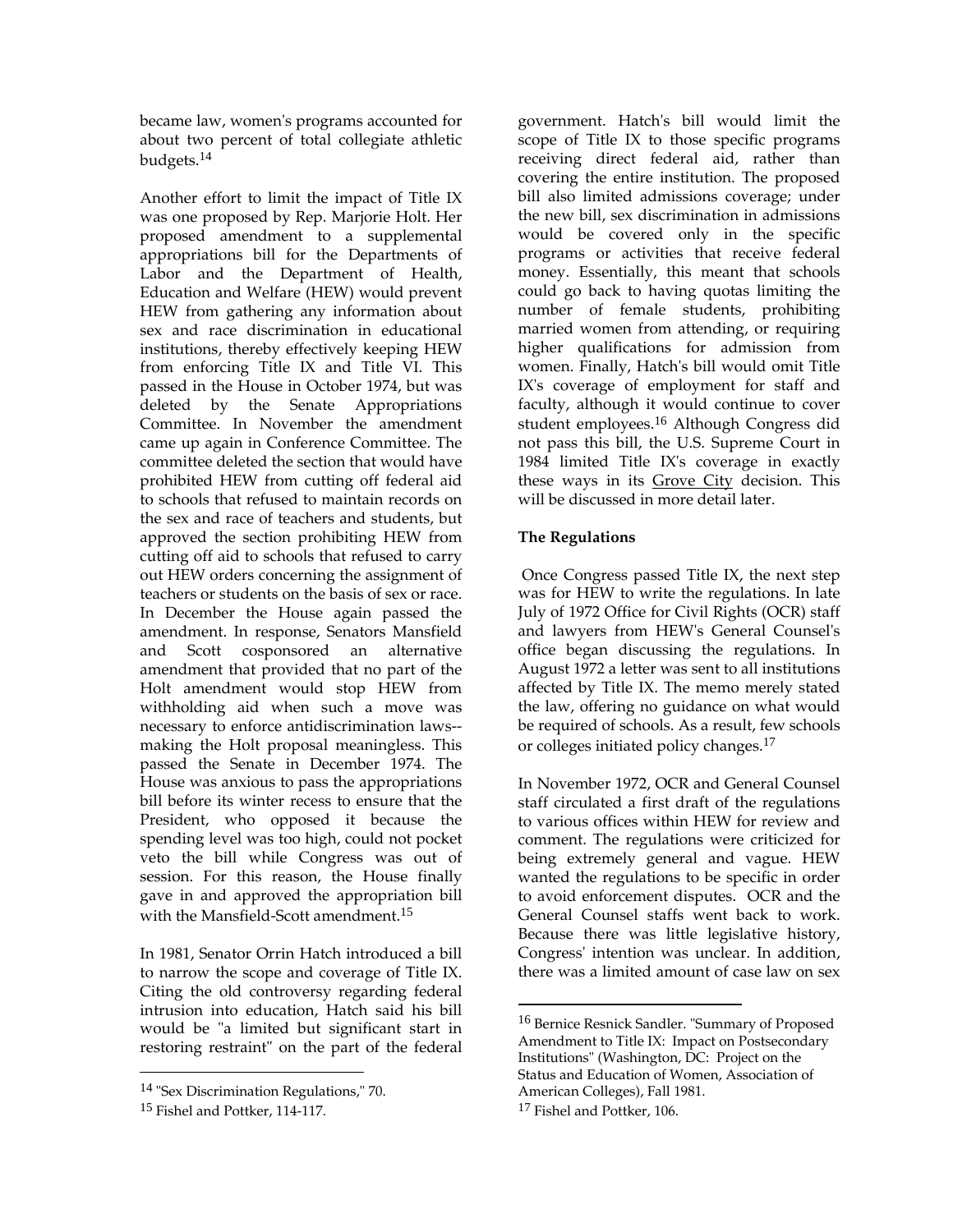discrimination in education from which legal precedents could be drawn. The staff turned to precedents established in enforcing Title VI, which prohibits discrimination on the basis of race, color and national origin in public schools.<sup>18</sup>

HEW did not make drafting the regulations a high priority. Only two lawyers in the General Counsel's office were assigned to work on Title IX, and this assignment was given to them in addition to their other on-going responsibilities.19 During early 1973 there was no permanent director of OCR. The OCR and General Counsel staff working on Title IX were unsure who had the real decisionmaking authority. As a result, issues of policy and procedure often were left unraised and unresolved for long periods of time. Since Title IX had been passed with, and subsequently received, little congressional or public attention, little pressure was placed on HEW to act more quickly in developing the regulations.<sup>20</sup>

In August, 1973 OCR submitted another draft of the proposed regulations to the Secretary's office for approval. The regulations had been developed almost entirely by OCR in collaboration with the General Counsel's office. Other offices in HEW, including the offices of the Assistant Secretary for Planning and Evaluation and the Assistant Secretary for Education, clearly resented that they had not been involved in the drafting process, and they objected to numerous provisions. In response, the Secretary's executive office decided not to submit the draft regulations to the Secretary at all, and instead sent it back to OCR for more work with the instructions that other HEW offices must be involved. Extended discussions and negotiations then were held, often resulting in "shouting matches between the tense participants."<sup>21</sup>

In June, 1974 HEW released the proposed regulations, two years after Title IX became

 $\overline{a}$ 

law. The regulations covered three general areas: admissions, treatment, and employment. Regarding admissions, the regulations covered vocational education schools, professional education institutions, graduate schools of higher education, and public undergraduate colleges and universities. The regulations required that comparable efforts be made to recruit students of each sex, and that people not be treated differently because of sex in the admissions process.

Regarding treatment, the regulations covered access to and participation in courses and extracurriculars, including athletics; eligibility and receipt of benefits, services and financial aid; use of school facilities; and rules governing student housing. Essentially, the regulations required that once admitted to school, all students should be treated in a nondiscriminatory manner.

Finally, the regulations stated that Title IX covered all full- and part-time employees. Title IX prohibited discrimination in recruiting, hiring, promotion, tenure, termination, pay, job assignments, granting of leaves, fringe benefits, selection and support for training, sabbaticals, leaves of absence, employer-sponsored activities, and all other terms and conditions of employment.<sup>22</sup>

HEW Secretary Weinberger allowed public comments on the regulations to be submitted for four months, rather than the more standard 30 days, in order to provide ample time for public consideration of the issues. By October, 1974 the four-month comment period was over. Also over was the invisibility of Title IX. Individuals and representatives of various organizations submitted an unprecedented 10,000 written comments to HEW. There was no consensus. Organizations representing women's, teachers', students', and civil rights groups advocated stronger national policies than did organizations representing elementary, secondary and higher education administrators and officials. As Weinberger would later say, there was "no way" to draft the regulations "that will please

<sup>18</sup> Fishel and Pottker, 106, 107.

<sup>19</sup> Fishel and Pottker, 107.

<sup>20</sup> Fishel and Pottker, 109.

 $21$  Fishel and Pottker, 110, 111.

<sup>22</sup> Fishel and Pottker, 112, 113.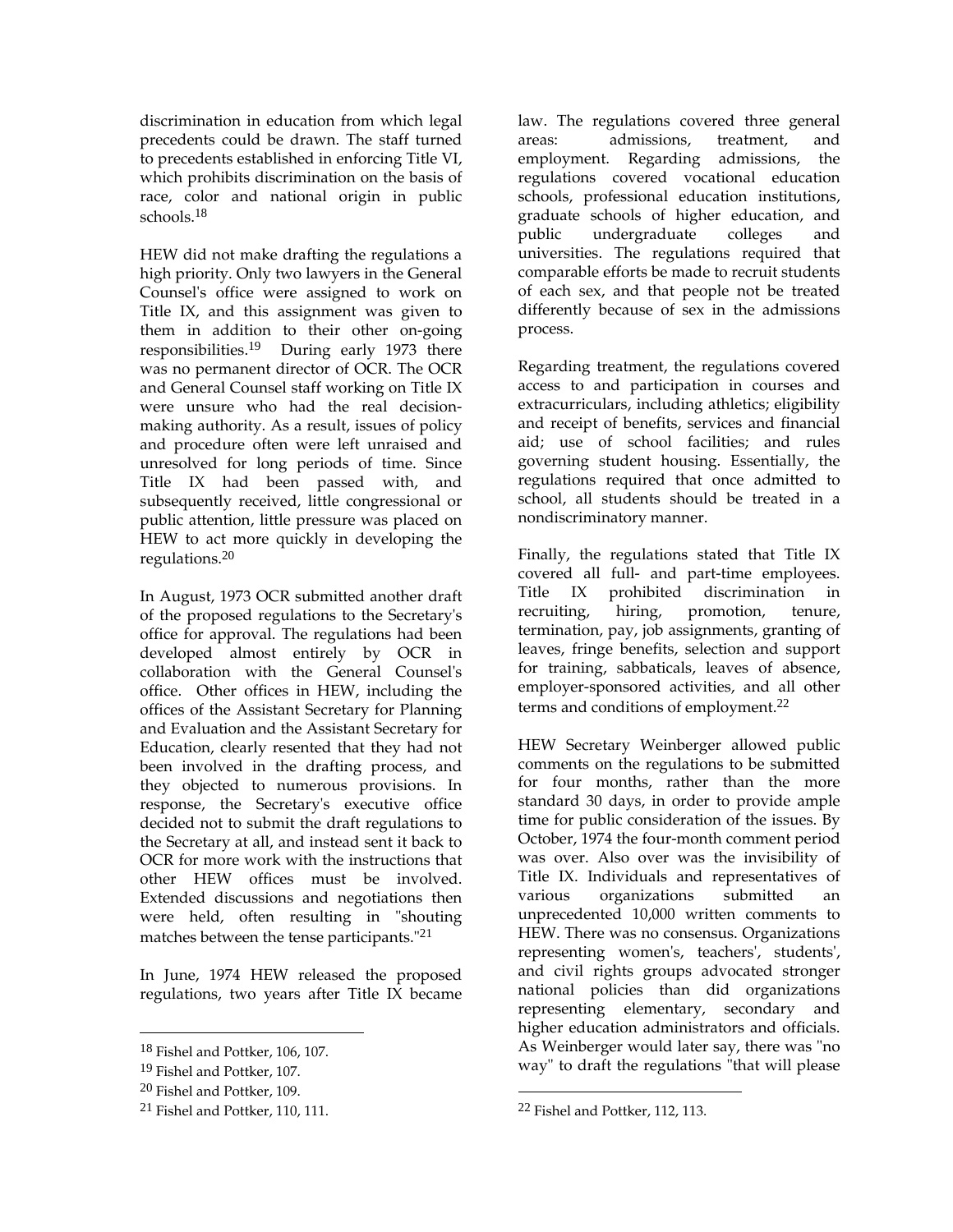all of the people all of the time." $23$  With no consensus, HEW policymakers felt free to decide the issues themselves.<sup>24</sup>

The most controversial issues were sent to the Secretary. Weinberger modified the requirement of coeducational physical education to exclude contact sports and to allow for separation during sex education classes. In athletics, the final regulations deleted the requirement to take affirmative recruitment efforts for women in traditionally male sports and vice versa. The regulations also added a provision that elementary and secondary schools could have a year to come into compliance in the areas of physical education and athletics, and postsecondary institutions could have three years. The final regulations concurred with the proposed regulations that curriculum and textbooks are not covered in Title IX due to First Amendment issues. The proposed regulations exempted from compliance single-sex scholarships; the final regulations permitted schools to administer single-sex scholarships if the school made similar opportunities available for the other sex.25 Most often the position the Secretary took was the most conservative. The final regulations were considerably weaker than the proposed regulations.<sup>26</sup>

On February 28, 1975 Weinberger sent the final draft of the regulations to President Ford for his approval. The regulations were supposed to be secret at this point, but someone leaked a copy to a women's group leader, who distributed copies to other leaders. The women's groups were distressed with what they considered to be weakened regulations. In particular, they were upset by a requirement that individuals complaining about sex discrimination use an internal grievance procedure established by a school before HEW would act on a complaint. This had not been in the proposed regulations, and

 $\overline{a}$ 

the women's groups had not been aware that HEW was even considering such a requirement. They immediately sent a telegram to the President asking to meet with him, with no response. After numerous other efforts to reach the President, the White House finally told them to contact a member of the President's Domestic Council. Efforts to meet with that staff member also were unsuccessful. The women met with prominent Republicans who were interested in women's rights, asking them to use their influence to help arrange a meeting. Finally the Domestic Council staff agreed to meet with the women's groups.<sup>27</sup>

Most of the meeting was devoted to the grievance procedure issue, but regulations regarding athletics and scholarships also were discussed. The women's groups proposed that schools be required to make a self-evaluation of their policies to determine the existence of sex discrimination. When the meeting ended, the women's group leaders had no idea what, if any, changes would be made. At the end of April the Domestic Council prepared material to brief the President. The Domestic Council and HEW staff met first, and HEW agreed to go along with the self-evaluation requirement. HEW also was convinced to drop the requirement that internal grievance procedures be used prior to filing a complaint, although they decided that the regulation would require schools to establish an internal grievance process. The Domestic Council staff and HEW disagreed on whether foreign scholarships should be covered; this was left to the President to resolve, who sided with HEW to allow schools to continue to nominate only male students for Rhodes scholarships. In a compromise, the final regulations required that schools participating in the Rhodes program had to provide comparable scholarships for women.<sup>28</sup>

On May 27, 1975 the President signed the final regulations and forwarded it to Congress for review. Congress had 45 days to review the regulations, at the end of which it could pass a resolution by a majority vote of both Houses

 $23$  "Final Title IX Regulation Implementing Education Amendments of 1972 Prohibiting Sex Discrimination in Education," June 1975, 2.

<sup>24</sup> Fishel and Pottker, 113-115.

<sup>25</sup> "Final Title IX Regulation...," 22-28.

<sup>&</sup>lt;sup>26</sup> Fishel and Pottker, 116.

<sup>27</sup> Fishel and Pottker, 118, 119.

<sup>28</sup> Fishel and Pottker, 119, 120.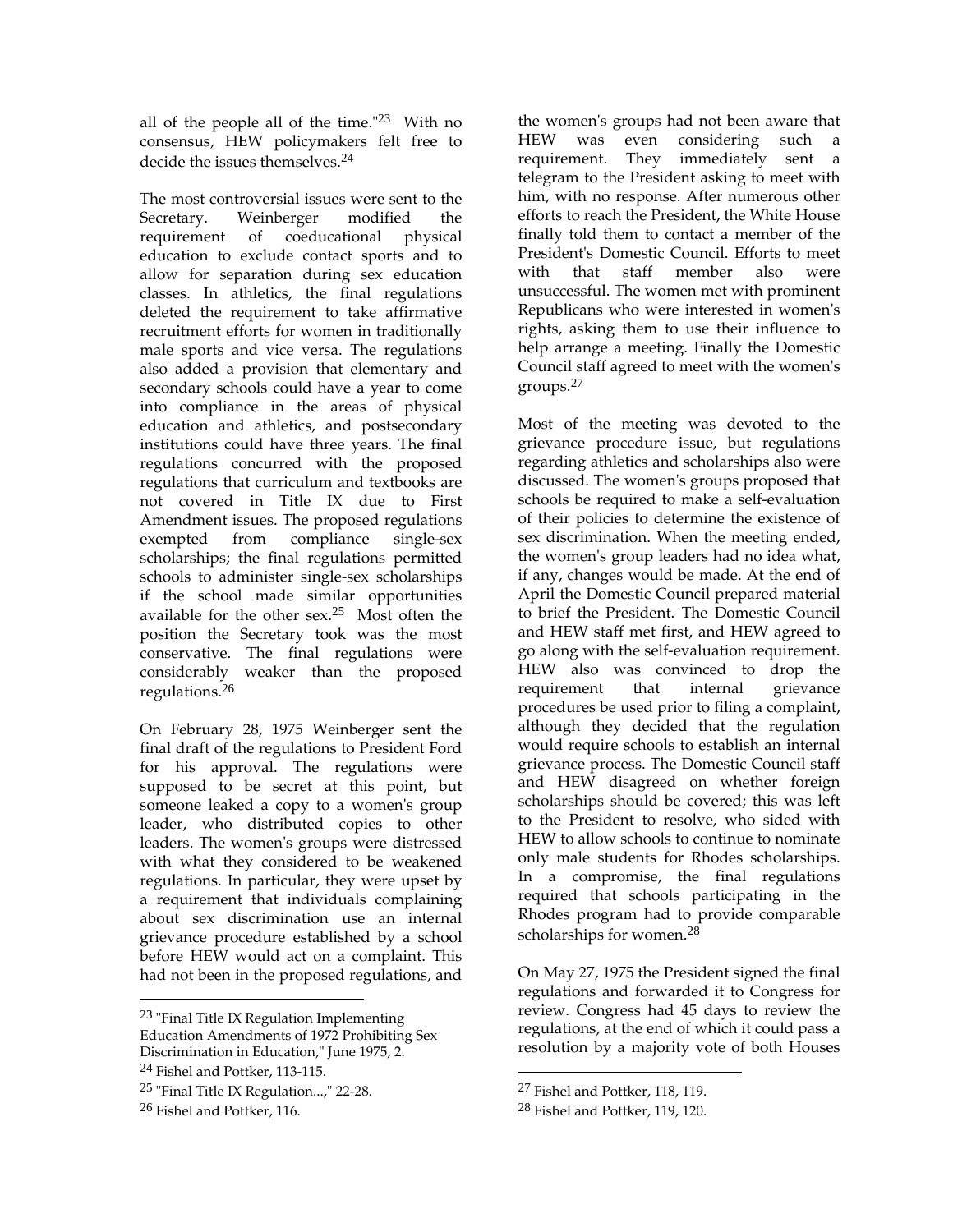disapproving the regulations and ordering HEW to redraft. Women's groups were dissatisfied with regulations they saw as being too weak and flawed to be effective, and considered supporting a congressional resolution disapproving the regulations. In the end they chose not to oppose the regulations for fear that rewritten regulations might be even weaker. They also were concerned that school and college administrators would interpret a congressional rejection of the regulations as a sign that schools could continue to discriminate. They began a massive lobbying effort to keep Congress from voting to disapprove the regulations or to amend the law.<sup>29</sup>

Representative James O'Hara, who chaired the House Postsecondary Education Subcommittee, held hearings on the final regulations in June, 1975. The most vocal opponents of the regulations were members of the NCAA. The major concern expressed related to intercollegiate sports. Spokesmen for the NCAA (and they were always male) requested Congress to "declare a moratorium" on any application of Title IX to intercollegiate athletics, and require HEW to study the impact of Title IX on collegiate athletics before rewriting those provisions.<sup>30</sup>

In July, 1975, O'Hara announced plans to introduce two proposals. One was an NCAAendorsed amendment that would allow sports to use their profits to support their own activities before having these profits used to support other teams (men's or women's), and would allow sex-segregated physical education classes. The second proposal was a resolution to direct HEW to rewrite the regulations eliminating requirements for a self-evaluation of schools, the designation of an employee to coordinate compliance efforts, and establishment of an internal grievance procedure for resolving complaints. O'Hara argued that these requirements went beyond the authority granted to HEW. The Subcommittee approved these proposals.<sup>31</sup>

 $\overline{a}$ 

On July 9 the Education and Labor Committee met. Gus Hawkins moved to send the resolution to rewrite the regulations to the Equal Opportunities Subcommittee for further study. O'Hara argued that this would in effect kill the resolution since the regulations were scheduled to go into effect in less than two weeks. But Hawkins' motion passed, thereby retaining the provisions for school selfevaluation, coordinated compliance efforts, and internal grievance procedures. The Committee then voted to send the NCAAendorsed athletics amendment back to the subcommittee for hearings. On July 14, Hawkins' subcommittee voted unanimously against the resolution. The defeat of these proposals came as a surprise to the women's groups.32 Finally, on July 21, 1975, the regulations became effective.

# **Enforcement**

OCR could and should have begun enforcing Title IX immediately after Congress voted it into law in 1972. OCR did not begin immediately, using the lack of regulations as an excuse for the first three years. While there was some justification for not pursuing complaints of subtle bias without having the regulations, there was no justification for not pursuing complaints of overt bias and discrimination.

Annoyed that so much time had passed without any apparent effort on the part of OCR to enforce Title IX, several women's groups banded together to file suit. In November, 1974 the Women's Equity Action League (WEAL) and four other groups charged that HEW and the Department of Labor (DOL) had failed to enforce anti-sex discrimination laws. The suit (originally referred to as *WEAL v Weinberger*, it later became part of a larger case known as the *Adams* case) asked the U.S. District Court in D.C. to order HEW and DOL to begin concentrated enforcement programs. The suit also asked that the Departments cut off federal funds from institutions that refused to come into compliance with Title IX. The suit specifically charged that HEW had failed to

<sup>29</sup> Fishel and Pottker, 120-122.

<sup>30</sup> "Sex Discrimination Regulations," 102.

<sup>&</sup>lt;sup>31</sup> Fishel and Pottker, 123.

<sup>32</sup> Fishel and Pottker, 124, 125.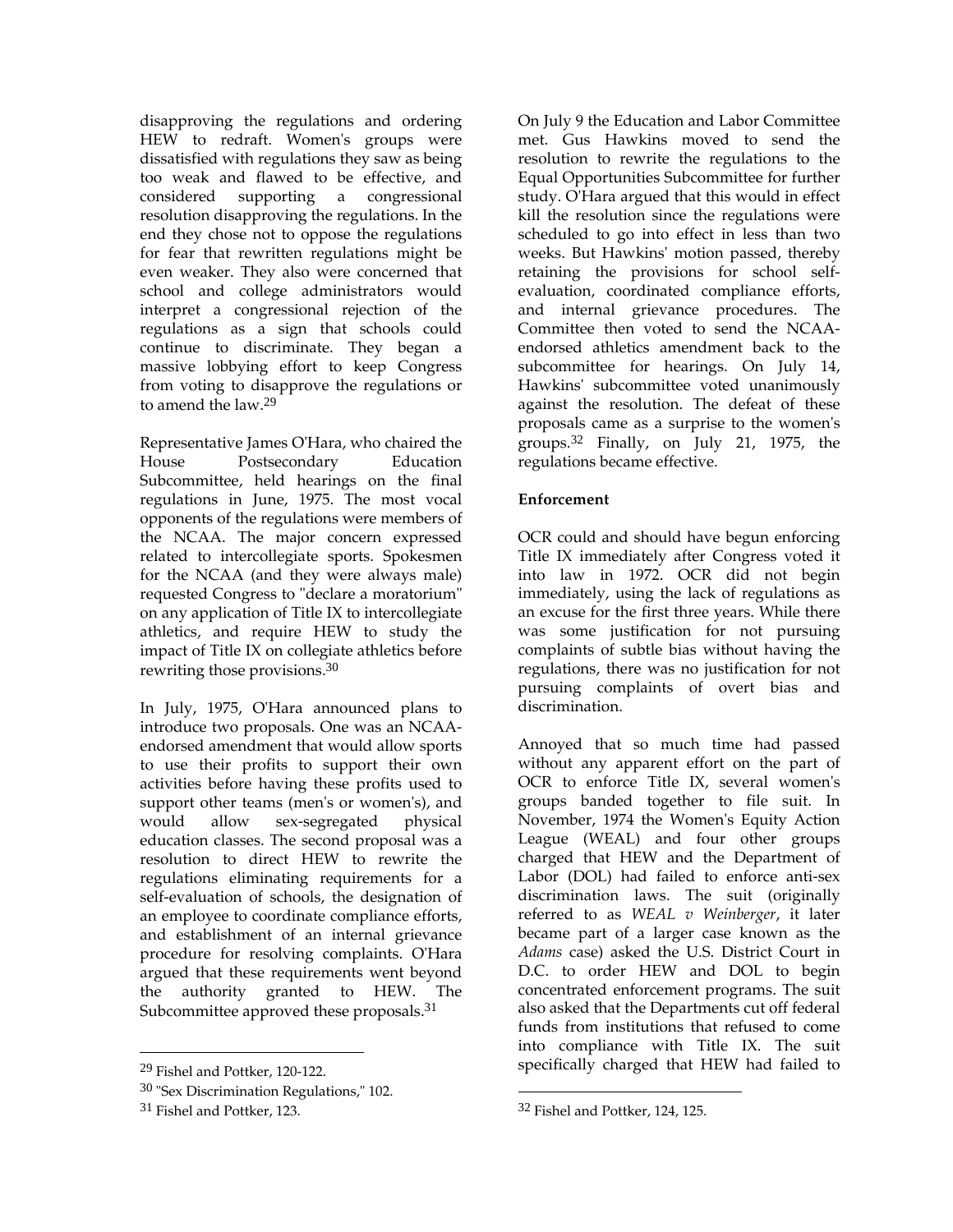take even initial steps to begin enforcing Title  $IX.33$ 

Certainly, OCR had plenty of complaints to investigate. In the calendar year of 1974, individuals and groups filed 127 higher education Title IX complaints with OCR. Of these, OCR resolved only 20. As of April, 1975, 250 student and employment complaints in higher education were filed under Title IX. During FY 75, OCR conducted only 38 compliance reviews in higher education institutions. In elementary and secondary education, individuals and groups filed 154 complaints in FY 74, and 196 in FY 75. During FY 75, OCR conducted only two Title IX onsite investigations; Title IX was included in 31 other investigations that primarily focused on Title VI.<sup>34</sup>

Officially, OCR listed Title IX as a low priority in its plans for FY 76. OCR ranked Title IX complaints eighth, Title IX investigations ninth, and combined Title VI and IX investigations twelfth out of twelve established priorities. OCR acknowledged that some regions would be able to deal only with the first three priorities, effectively ruling out any enforcement or investigation of sex discrimination in those regions.<sup>35</sup>

On May 27, 1975 HEW published a notice of a new plan to consolidate the enforcement of all statutory civil rights responsibilities, including Title IX. The stated purpose was to allow HEW to focus on systemic forms of discrimination rather than individual complaints.36 The primary reason HEW gave for not addressing individual complaints was lack of staff. Yet OCR had vacancies in 58 existing positions, and had requested no new positions for its elementary-secondary staff for the previous two fiscal years.<sup>37</sup>

 $\overline{a}$ 

The announcement of this new consolidated procedure took women's and civil rights groups by surprise. Members of these groups were angered both by the content and the process of the announcement. In terms of content, the groups strongly opposed the idea that individuals no longer would be guaranteed the right to have their complaints investigated by OCR. Up until this point, OCR had investigated very few complaints, but at least there was the tacit admission that individuals had a right to have their complaints investigated. Now even the hope of an investigation was being taken away from individuals. The way in which HEW announced the change angered women's and civil rights groups, as well. No one from any of these groups had been consulted about or even informed of the change. The fact that HEW could develop a major change in its civil rights enforcement procedure "in total isolation from all the groups effected by it amazed and angered" the civil rights and women's groups.<sup>38</sup>

Protest succeeded against this plan of consolidated enforcement, and in May of 1976 HEW Secretary Mathews withdrew the plan. Citing "overwhelmingly negative" responses from "every organized civil rights group [and] other organizations representing every point on the political spectrum," Mathews announced that OCR would continue to review individual complaints. He added, however, that OCR had a tremendous backlog and would like those who opposed the consolidation plan to suggest other ways of prioritizing and dealing with the complaints.39 In short, although individuals continued to be guaranteed the right to have their complaints investigated by OCR, in reality few complaints by individuals or groups were investigated at all.

Only one out of five Title IX complaints filed against elementary and secondary schools

<sup>33</sup> Fishel and Pottker, 118.

<sup>34</sup> Norma K. Raffel, "The Enforcement of Federal Laws and Regulations Prohibiting Sex Discrimination in Education" (Washington, DC: Women's Equity Action League), 1975, 63, 64.

<sup>35</sup> Raffel, 64, 65, 67.

<sup>36</sup> Fishel and Pottker, 121.

<sup>37</sup> National Foundation for the Improvement of Education, Resource Center on Sex Roles in

Education: Research Action Notes, 4, No. 1, July 4, 1976, 4.

<sup>38</sup> Fishel and Pottker, 121.

<sup>39</sup> National Foundation for the Improvement of Education, 4.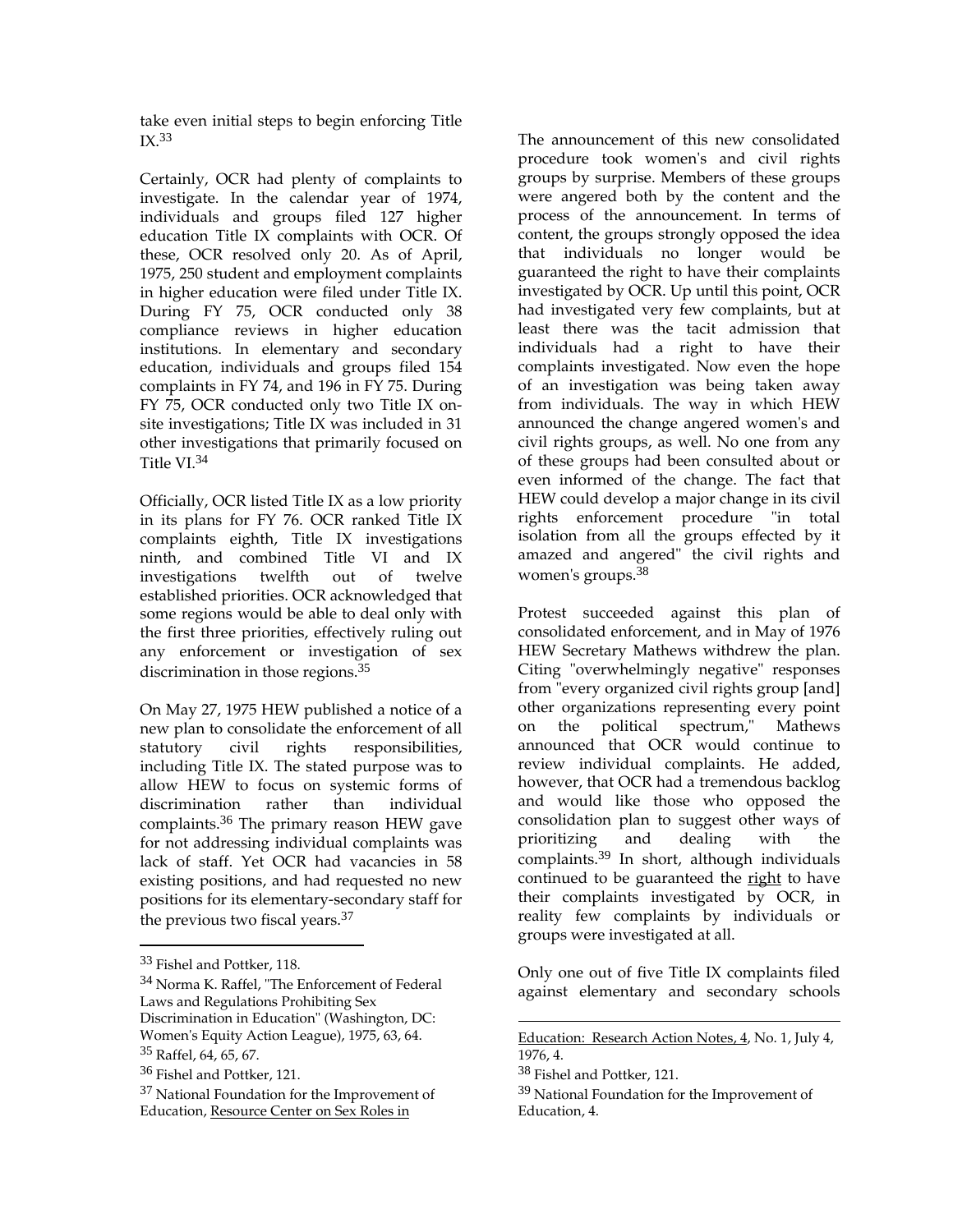between June 1972 and October 1976 were resolved by OCR. Ninety-six percent of complaints filed in 1973 were still pending in 1976 without either findings or negotiated remedies. Cases that were resolved took an average of 14 months.<sup>40</sup>

In 1976 the National Coalition for Women and Girls in Education charged that HEW had minimized the impact of Title IX in two major ways. First, HEW failed to take any "highly visible, aggressive enforcement action" that might "lend credibility to the threat of aid cutoff." Without such a threat, schools could choose not to obey the regulations without suffering any consequences. Second, the Coalition charged that HEW had contributed to negative views of Title IX by drawing publicity to unpopular and largely irrelevant issues, such as father/son banquets. They argued that because there had been only limited publicity covering Title IX's impact on more important issues, Title IX "has become a symbol of bureaucratic intrusion" into "frivolous and purely local concerns." Schools saw that OCR was not likely to cut off funds, and public sentiment regarding Title IX was not positive due to unfavorable publicity. Therefore, the likelihood of schools and institutions coming into voluntary compliance was extremely low.<sup>41</sup>

Reports issued by the Office of Education in 1978 and 1979 concluded that schools had not done much to comply with Title IX. One study found that efforts to increase enrollment of students in programs nontraditional for their gender had been "slow" or "mixed," and that while some states and schools had made progress, some "seem to have moved not at all." A second study concluded that most schools were not in compliance and "were exerting only minimal efforts to comply." In part, schools were not complying because administrators didn't have enough

 $\overline{a}$ 

information; but where administrators were aware of the law, they saw sanctions for noncompliance as "no serious threat."<sup>42</sup>

In the area of athletics, which garnered the most media attention, change was slow. The regulations, which were not published until three years after the law passed, allowed a three-year transition period for postsecondary institutions to comply with Title IX. Specific regulations and policy clarifications on intercollegiate athletics were not published until the end of 1979, another full year beyond the close of the transition period.<sup>43</sup>

In 1977, the American Friends Service Committee (AFSC) published a report on implementation and enforcement of Title IX regulations in six southern states. The Committee had done similar monitoring in these states regarding racial desegregation, and hoped that "the years of delay, evasion and defiance" experienced in regard to racial desegregation would not be repeated with Title IX. They concluded, however, that "identical patterns are being set and reinforced."44 The AFSC conducted its study one year after the final Title IX regulations were published, four years after Title IX became law. What they found caused them to issue a formal complaint to OCR and to request an immediate compliance review of each district in the six states.

The AFSC charged HEW with failure to disseminate clear regulations for Title IX. Even when school district administrators wanted to obey the law, they did not know how to do so. For instance, the city schools in Oxford, Mississippi had not taken any initial steps toward compliance because the superintendent had "no idea" what the law required.45 Sometimes administrators

<sup>40</sup> Salomone, 127; "Stalled at the Start: Government Action on Sex Bias in the Schools," (Washington, DC: Project on Equal Education Rights, 1977.

<sup>&</sup>lt;sup>41</sup> Margaret Dunkle and Cecile Richards, Sex Discrimination in Education: A Policy Handbook (Washington, DC: National Coalition for Women and Girls in Education), 1977, 3, 4.

<sup>42</sup> "Enforcing Title IX," (Washington, DC: U.S. Commission on Civil Rights), October 1980, 2, 28. <sup>43</sup> "Enforcing Title IX," 22.

<sup>44</sup> Southeastern Public Education Program (SPEP) of the American Friends Service Committee, Almost As Fairly: The First Year of Title IX Implementation in Six Southern States (Atlanta, GA: Author), 1977, i.

<sup>45</sup> SPEP, 10.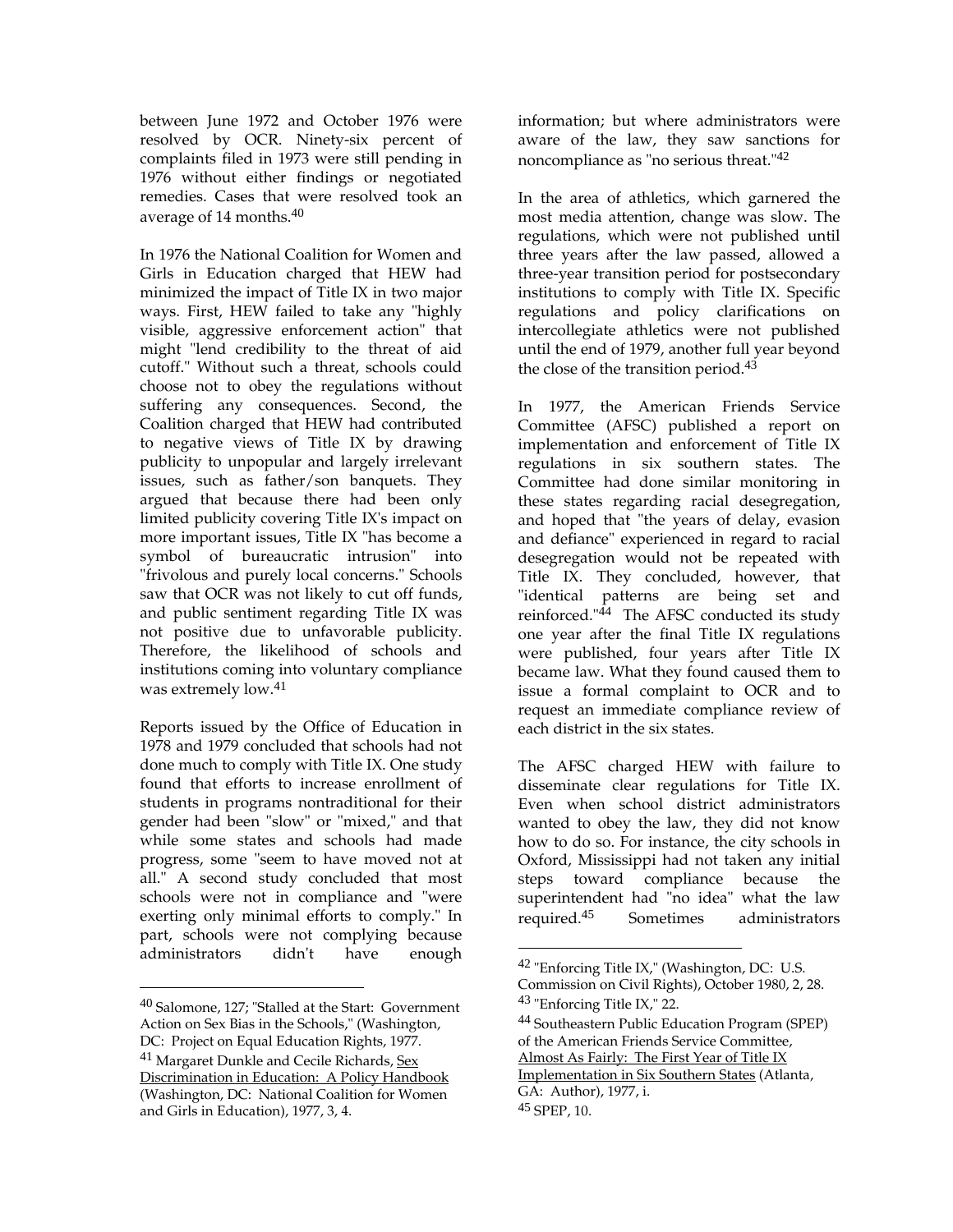conducted the required self-evaluation without remedying--or even seeing--existing problems. A guidance counselor in a Sumter, South Carolina middle school reported that the principal said the self evaluation had "not produced any vestiges of sex discrimination," yet parents told monitors that they had to fight to get their daughters enrolled in certain vocational education classes. At the high school in that same city, the principal said that as a result of the self evaluation, the school added two sports for girls. He was not concerned that the athletic director requested more funds for boys' football equipment alone than for the entire girls' athletic budget.<sup>46</sup>

More often than ignorance, however, the AFSC monitors found administrators who simply refused to follow the law. The superintendent of a Fairview, Arkansas school district declared that he would not meet the Title IX regulations until "the last minute of the last day." A Title IX coordinator in South Carolina saw no need to conduct a Title IX evaluation, even though it was required by law; he felt that failure to conduct the evaluation posed "no danger" to the school from  $HEW<sup>47</sup>$  An attorney for the Starkville, Mississippi school board told board members that they didn't need to do anything about Title IX "until people in the community got wind of it," adding that the board should take no steps to inform the community. In the same district, a teacher who read an article about Title IX in a National Education Association publication asked a school official about its application to her school. She was told, "It really doesn't make any difference here. We have our laws and they [the NEA] have their  $laws.$ "48

In the area of employment, AFSC monitors found many problems. The Oxford, Mississippi school district included in its published criteria for employment the notice that men would be considered over women for all jobs.49 Once hired, the Sumter, South

 $\overline{a}$ 

Carolina school district helped male teachers financially to earn their M.A.'s; women who requested such help were refused.50 In Greenville, South Carolina, male teachers were given supplemental pay for the extra duties assigned to them, such as coaching. Female teachers were not paid for the extra duties assigned to them, which included drama coach, yearbook advisor, department chair, cheerleader coach, and class sponsors.<sup>51</sup> In Arkansas, an elementary school principal stated that there were no women principals because "we need big tough men to deal with older students." He added that if women were hired on an equal basis with men, "spouses would have to be considered" and that such employment "might strain a home relationship."52 As late as 1976, teachers and secretaries in South Carolina were required to quit their jobs when their pregnancy became visible.<sup>53</sup>

School system refusal to comply with Title IX continued well into the 1980s. As late as 1981 an OCR survey showed that there were still 86 all-male high schools, most of which were vocational-technical.54 Not until 1983 was the Philadelphia school district obligated by a court decision to admit girls to its prestigious Central High School. The school district argued that it offered comparable education at Girls High. However, when the schools were compared on the basis of campus size in proportion to student body, size of school library, faculty members with PhDs, course offerings in mathematics, and extracurricular programs, Girls High clearly came up short.<sup>55</sup>

A 1980 survey in one state concluded that 99 percent of the local education agencies in that state were not in compliance with Title IX. The

<sup>46</sup> SPEP, 12.

<sup>47</sup> SPEP, 10.

<sup>48</sup> SPEP, 15.

<sup>49</sup> SPEP, 70.

<sup>50</sup> SPEP, 73.

<sup>51</sup> SPEP, 74.

<sup>52</sup> SPEP, 76.

<sup>53</sup> SPEP, 85.

<sup>54</sup> Salomone, 231, f. 38.

<sup>55</sup> Salomone, 120, 121.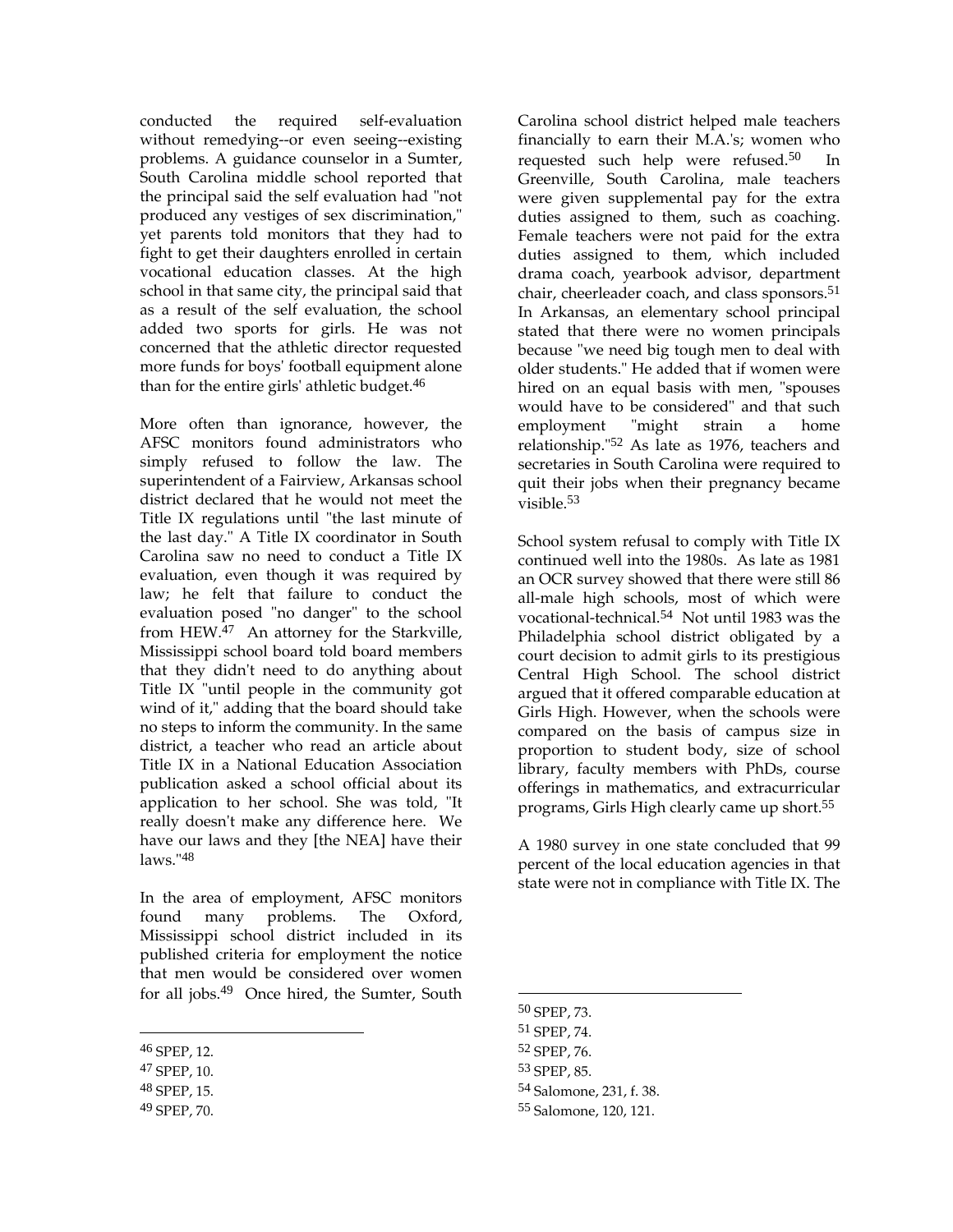same survey found 39 instances of course catalogs that listed sex-restricted courses.<sup>56</sup>

OCR was not the only governmental office dragging its feet on enforcing Title IX. In 1980, Judith Lichtman, executive director of the Women's Legal Defense Fund, testified before a House Subcommittee regarding the Civil Rights Division of the Department of Justice. She argued that even though the Attorney General has authority to file suit against a school not in compliance, the Civil Rights Division had not initiated a single sex discrimination case under Title IX.57 In fact, the Department of Justice did not take on its first sex discrimination case under Title IX until early 1980, and then it took on two cases at the postsecondary level.<sup>58</sup> In the eight years since Title IX became law, there had not been a single instance of funds being cut off from schools. Lichtman commented that "by and large, Title IX is a joke. No school district or institution of higher education can possibly take Title IX enforcement seriously. As of today, they should not, because there is no real threat of termination."59 At the same time, the Civil Rights Division actually requested a decrease in resources for its sex discrimination task force.<sup>60</sup>

In addition to the Department of Justice and HEW, twenty other Federal agencies had programs subject to Title IX in 1977. These programs accounted for \$9.6 billion spent on education and training programs. Yet, of those agencies covered solely by Title IX, none of

 $\overline{a}$ 

Males (Washington, DC: CCSSO), 1980, 26. <sup>57</sup> "Authorization Request of the Civil Rights Division of the Department of Justice," Hearings before the Subcommittee on Civil and Constitutional Rights of the Committee on the Judiciary, House of Representatives. Serial No. 85, March 14, 1979, Part 2, 30, 31.

them had published regulations by January, 1978. Of those agencies covered by Title IX and Title VI, most were not aware that Title IX applied to them.<sup>61</sup>

Meanwhile, the WEAL court case for lack of Title IX enforcement against HEW continued. In 1977 the U.S. District Court for the District of Columbia issued an order setting time frames for processing complaints and eliminating the backlog of complaints. In June of 1979 the Director of OCR, Califano, admitted that HEW's Title IX enforcement had not been "very widespread or energetic," and had left "a legacy of public ignorance about the law and about the severity of unequal treatment."62 In spite of Califano's public assurances that enforcement would be stepped up, in FY 1979, OCR still took an average of 515 days to close a complaint, compared to the court-ordered 225 days.<sup>63</sup> OCR continued to close Title IX cases despite evidence of probable violations; OCR officials acknowledged that the closures were improper.<sup>64</sup>

HEW found that compliance reviews- independent of a complaint--were more effective than complaint investigations. Compliance reviews resulted in change twice as often, and affected an average of six times as many people as complaint investigations. Yet in 1978, OCR planned only 14 Title IX compliance reviews and completed only five. In 1979, OCR planned 77 reviews and completed only 24.65 The U.S. Commission on Civil Rights found that when both the OCR staff and educational institutions knew that sanctions would not be imposed, OCR staff settled for compromise positions rather than full compliance.<sup>66</sup>

 $62$  "Enforcing Title IX," 4, 5.

- <sup>64</sup> "Enforcing Title IX," 21.
- <sup>65</sup> "Enforcing Title IX," 25.
- <sup>66</sup> "Enforcing Title IX," 28.

<sup>56</sup> Council of Chief State School Officers, Facing the Future: Education and Equity for Females and

<sup>58</sup> "Department of Justice Moves to Enforce Title IX Compliance," On Campus with Women, 26, Spring 1980, 1, 3.

<sup>59</sup> "Authorization Request of the Civil Rights Division," Part 2, 46.

<sup>60</sup> "Authorization Request of the Civil Rights Division," Part 1, 25.

<sup>&</sup>lt;sup>61</sup> Nancy J. Balles, The Unenforced Law: Title IX Activity by Federal Agencies Other Than HEW,

<sup>(</sup>Washington, DC: National Advisory Council on Women's Educational Programs), 1978, 6, 7.

<sup>63</sup> "Enforcing Title IX," 19.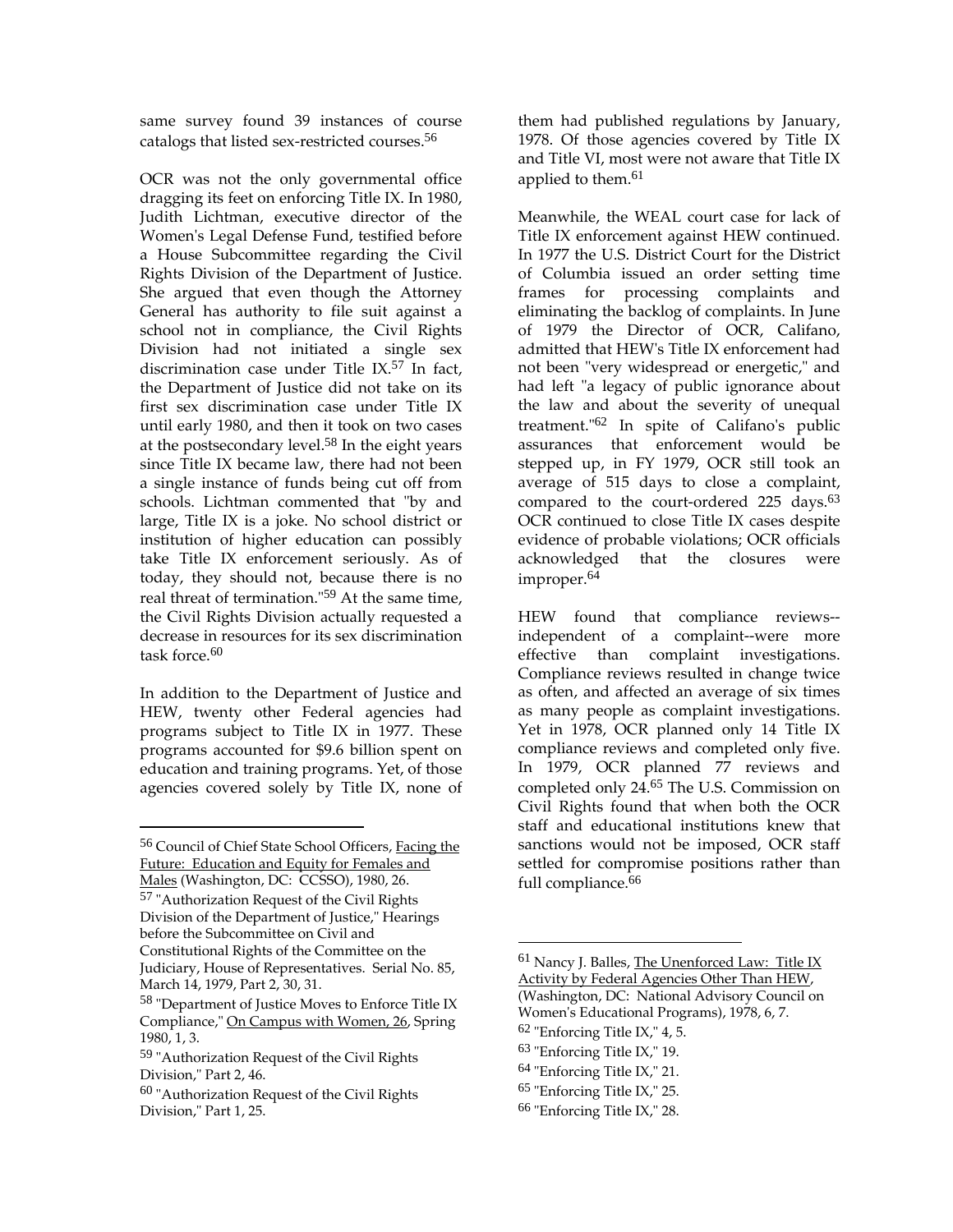In spite of evidence that administrators did not have enough information to comply voluntarily with the law, through 1980 OCR budgeted no money for technical assistance. In 1978 OCR acknowledged that it had failed to inform administrators adequately. The Director promised to publish interpretations and guidelines and send them to administrators. Instead, OCR published small digests of case memoranda, and did so only for two months. OCR sent these digests to 700 addresses, only 3.5 percent of the possible 20,000 institutions receiving federal funds.<sup>67</sup>

In its contempt of court motion against the Department of Education in 1982 in the ongoing *WEAL v Bell* litigation (later renamed *Adams*), WEAL charged that the Department of Education had failed to issue letters of findings on time in 60% of the complaints handled between October 1980 and April 1981. In regard to compliance reviews, within the first four months of 1981, the Department had failed to issue any investigatory findings within the court-mandated 90 days. In fiscal year 1979, an average of one year and five months elapsed between receipt and closure of a Title IX complaint. Sixty percent of cases pending at the beginning of the following fiscal year had been in the agency for more than one year. $68$  In response, the Reagan Administration told the Court that its orders were no longer necessary or appropriate.<sup>69</sup>

In spite of a court order to address charges of civil rights violations, the Reagan Administration proposed a \$2.8 million cut in the budget for OCR for FY 1984. The U.S. Civil Rights Commission determined that proposed reductions in the FY 1983 budget would "restrict monitoring and so aggravate deficiencies" that OCR would face a possible contempt ruling in the Adams case. The FY 1983 budget would give OCR only about 64 percent of the staff that it said it needed to come into compliance with Adams. Further

 $\overline{a}$ 

decreasing the budget in FY 1984, of course, made compliance that much less likely.<sup>70</sup>

The Reagan Administration slowed even further any enforcement of Title IX. The Administration sought to narrow the definition of "federal financial assistance," change the definition of discrimination, and restrict the definition of "program and activity." The Civil Rights Leadership Conference Fund documented the Administration's dislike of Title IX in a 1983 report, "An Oath Betrayed." The Fund's report quoted Secretary of Education Terrel Bell as saying, "It seems that we have some laws we should not have and my obligation to enforce them is against my own philosophy...."<sup>71</sup>

Beginning at least as early as the spring of 1982, the Department's General Counsel and Secretary Bell sought exemptions from civil rights compliance (including Title VI, Title IX and Section 504) for educational institutions that received federal aid only in the form of student loans. Even though the Civil Rights Division of the Justice Department determined that this position could not be legally defended, the General Counsel advised Secretary Bell to appeal directly to the Attorney General, arguing that their job was "to curtail the interference of the federal government."<sup>72</sup>

The Reagan Administration worked to make it harder to prove a violation of civil rights. Previously, a claimant needed only to prove that an action had a discriminatory effect or result. Under Reagan, however, the definition of discrimination changed so that a claimant had to prove that the institution intended to discriminate.<sup>73</sup>

Finally, the Administration used the "pinpoint" theory to limit the coverage of civil rights laws. Under this theory, enforcement would apply only to the specific programs or activities receiving federal funds, and not to

<sup>67</sup> "Enforcing Title IX," 31, 33.

<sup>68</sup> Salomone, 127.

<sup>69</sup> "An Oath Betrayed: The Reagan

Administration's Civil Rights Enforcement Record in Education," (Washington, DC: Civil Rights Leadership Conference Fund), October 1983, 18.

<sup>70</sup> "An Oath Betrayed," 34.

<sup>71</sup> "An Oath Betrayed," 1.

<sup>72</sup> "An Oath Betrayed," 9.

<sup>73</sup> "An Oath Betrayed," 2.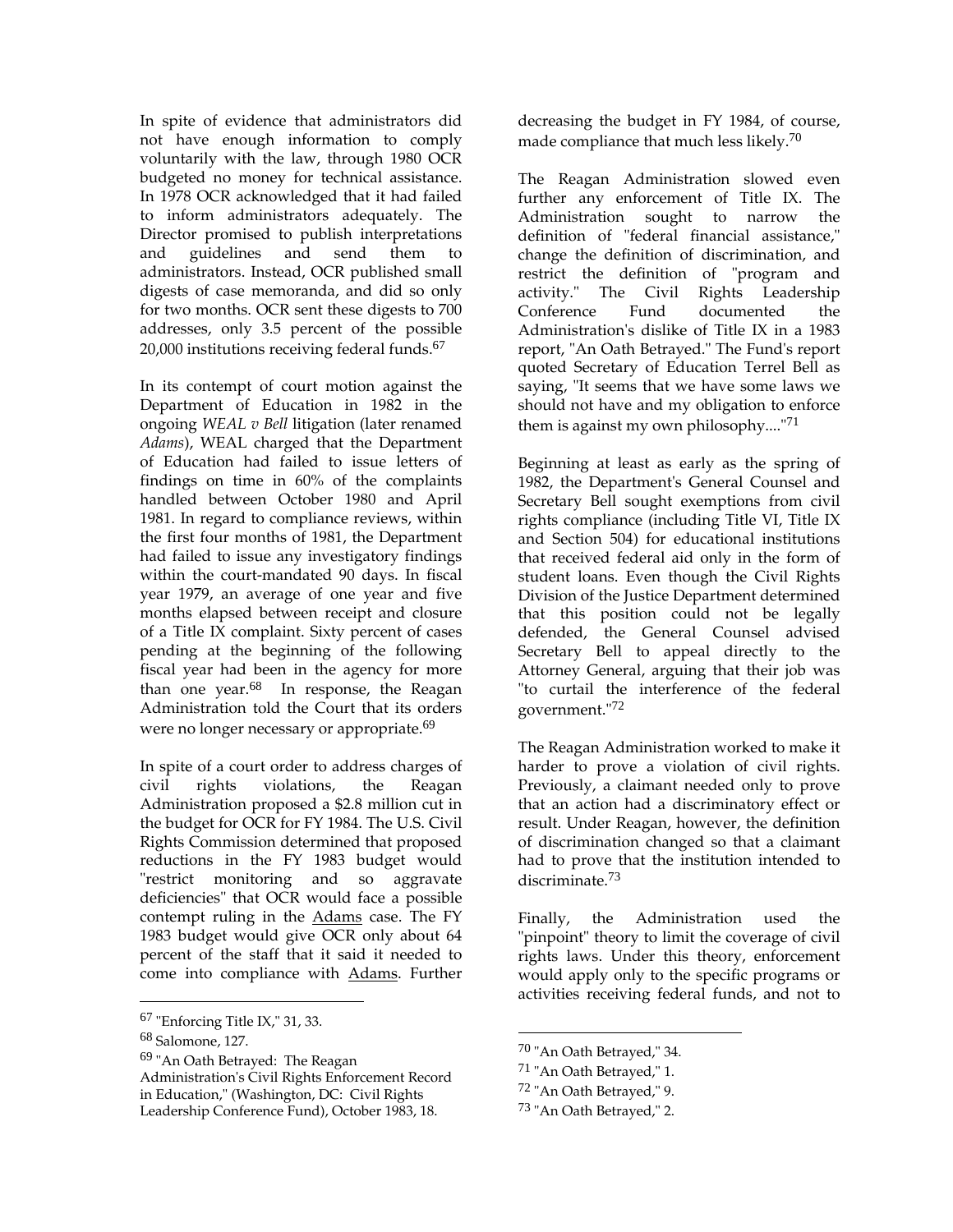the entire institution. In 1984 the U.S. Supreme Court upheld this position in the Grove City College v. Bell case.

The **Grove City** Supreme Court decision dramatically limited the impact of Title IX. The case began in 1977 when Grove City College refused to sign the assurance of compliance form, arguing that it received no direct federal aid and therefore was not subject to Title IX. When threatened with termination of federal student aid funds, the college sued HEW. The Third Circuit, in August, 1982, ruled that private educational institutions such as Grove City College are covered as a whole when they or any of their students receive federal scholarship loans or grants.<sup>74</sup>

When the **Grove City** case came before the Supreme Court in 1984, the Court ruled that "program or activity" could be defined narrowly: only the particular program receiving money must comply. This decision permitted institutions to discriminate in athletics, admissions and academic programs as long as they did not discriminate in financial aid programs.75 Within days, the Assistant Attorney General for Civil Rights told reporters that the Administration would apply this "program specific" standard not only to Title IX, but to Title VI of the Civil Rights Act of 1964 and Section 504 of the Rehabilitation Act of 1973, as well.76 Within a year, the Department of Education had closed, limited or suspended at least sixty-three discrimination cases: forty-four Title IX, five Title VI and fourteen Section 504, based on the Grove City decision.<sup>77</sup>

In April, 1984 Senators Edward Kennedy and Paul Simon introduced the Civil Rights Act of 1984, replacing Title IX's phrase "program or activity" with the term "recipient." This passed overwhelmingly in the House, but Orrin Hatch argued that "recipient" was overly broad and beyond the scope of the law's

 $\overline{a}$ 

original intent. The bill died in the Senate. In the next session, Kennedy and Gus Hawkins introduced the Civil Rights Restoration Act of 1985, amending Title IX, Title VI, 504, and the 1975 Age Discrimination Act to include an interpretation of "program or activity" that expressly covered all operations. Fund termination, however, would be limited to the specific program or activity that was discriminatory. Opposition to this was strong and swift. The Assistant Attorney General for Civil Rights called it "one of the most farreaching legislative efforts in memory to stretch the tentacles of the federal government to every crevice of public and private-sector activity."<sup>78</sup>

In response, Senator Robert Dole introduced a more narrow version, restoring the institutionwide scope of the four civil rights laws but only as they relate to education. The Reagan Administration did not like this version any better than it liked the Kennedy-Hawkins bill. The U.S. Commission on Civil Rights issued a statement criticizing both bills and asserting that America does not want "a society standardized by the federal bureaucracy, turning out men and women fashioned by a government shaped cookie-cutter."79 Neither bill passed.

In March of 1988 Congress voted in favor of the Civil Rights Restoration Act of 1987, passing it into law over President Reagan's veto. Since that point, Title IX once again applies to the entire institution receiving federal funds in any program or activity.<sup>80</sup>

Title IX has been a weak law for most of its history. From 1972-1975 there were no regulations for compliance with the law. In some areas, primarily athletics, OCR gave schools three more years, from 1975-1978 to come into compliance with the regulations. Beginning in 1980 the Reagan Administration worked to limit the scope of Title IX,

<sup>74</sup> Salomone, 234, f. 89.

<sup>75</sup> Salomone, 130.

<sup>76</sup> Salomone, 131.

<sup>77</sup> Salomone, 132.

<sup>78</sup> Salomone, 132, 133.

<sup>79</sup> Salomone, 133.

<sup>80</sup> Project on the Status and Education of Women,

<sup>&</sup>quot;The Restoration of Title IX: Implications for

Higher Education," (Washington, DC: Association of American Colleges), 1989, 1.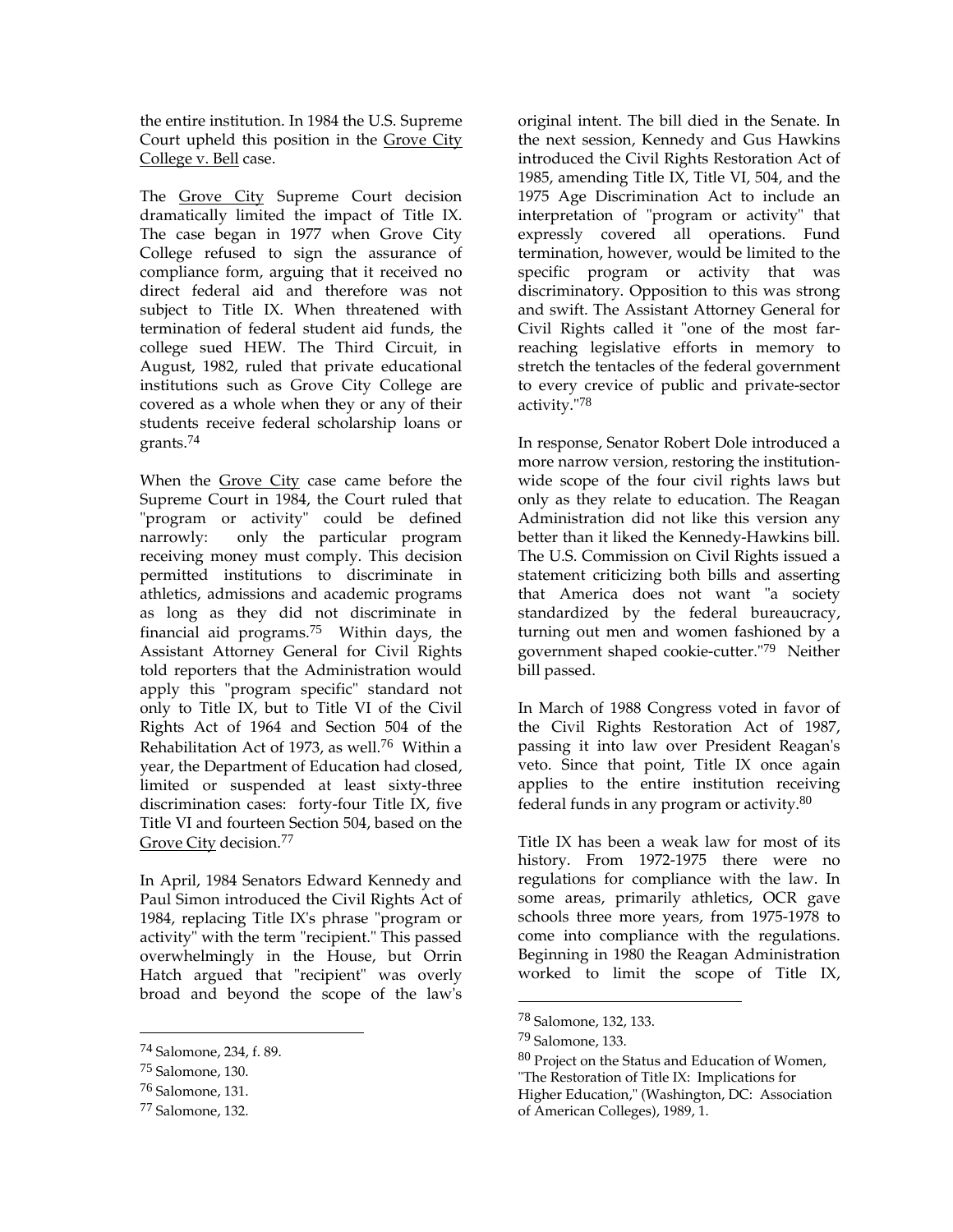eventually succeeding in 1984 with the Grove City decision. Even before that decision, between 1980-1984, OCR's already limited enforcement of Title IX slacked off even further. Congress did not restore the broader interpretation of Title IX until 1988. Therefore, for most of the twenty years of Title IX's existence, OCR and several White House Administrations either did not enforce it or deliberately rendered it unenforceable.

#### **How Far Have We Come, and How Far Is There To Go?**

Title IX has had an enormous impact on elementary, secondary and postsecondary educational and employment opportunities for girls and women. This is true in spite of the fact that OCR placed Title IX as a very low priority on their list of responsibilities, and that for much of its twenty-year history Title IX was rendered ineffectual. Title IX's greatest contributions may have been twofold: the law gave girls and women a right to seek change, and advocates of equity used Title IX as a wedge in the door for further change.

Supporters of educational equity did not stop working once Congress passed Title IX. Inspired by Title IX, advocates of equity worked to pass two other key pieces of legislation in the years immediately following Title IX. The Women's Educational Equity Act (WEEA) of 1974 established federal funding for the development of programs to help women overcome educational barriers. The Vocational Education Act of 1976 included provisions related to sex equity, most notably the requirement that each state appoint a fulltime vocational equity coordinator.

What do we know about gender equity in today's schools? Unfortunately, not a lot. Several studies and evaluations were conducted by research organizations in the late 1970s and early 1980s, primarily funded through WEEA. Along with curtailing enforcement of Title IX, however, the Reagan and Bush administrations sharply cut funding to WEEA. As a result, few studies of gender equity in schools have been done since the early 1980s. Many of the studies that do exist primarily focus on athletics.

There is some data, however, and from it emerges a mixed picture. The Department of Education spent \$28 million on sex equity in fiscal year 1979. This sounds like a lot of money until it is compared to other expenditures. For instance, the total amount spent on sex equity was only .2 percent of the education budget. While the Department spent \$28 million on sex equity, it spent \$259 million on the educational needs of language and ethnic minorities, \$294 million on racial desegregation, and \$2.162 billion on special education for the handicapped.<sup>81</sup>

# Elementary/Secondary Education

Vocational Education. Because a large part of the impetus for gender equity in education came because of the realization that girls and women were disadvantaged economically, a key place to look for change is in the area of vocational education. There are signs of positive change, but by no means has there been a revolution. One major hindrance to assessing change in vocational education is the lack of recent data.

A 1977-78 HEW study found that 35 percent of all women enrolled in vocational education were in home economics, a traditionally female area and one that does not prepare students for paid employment. Of women enrolled in vocational education programs that do prepare them for jobs, almost half were in office occupations.82 In 1979, half of all vocational education programs continued to be totally segregated by sex. In 1978, 72 percent of all women in vocational education were in clerical or home economics programs. Only 1.2 percent were in technical programs. Even though that is a small percentage, it does represent an increase: in 1972, women were only ten percent of students enrolled in

<sup>81</sup> Jeana Wirtenberg, Susan Klein, Barbara Richardson, and Veronica Thomas, "Sex Equity in American Education," Educational Leadership, January 1981, 311.

<sup>82</sup> Council of Chief State School Officers, 15.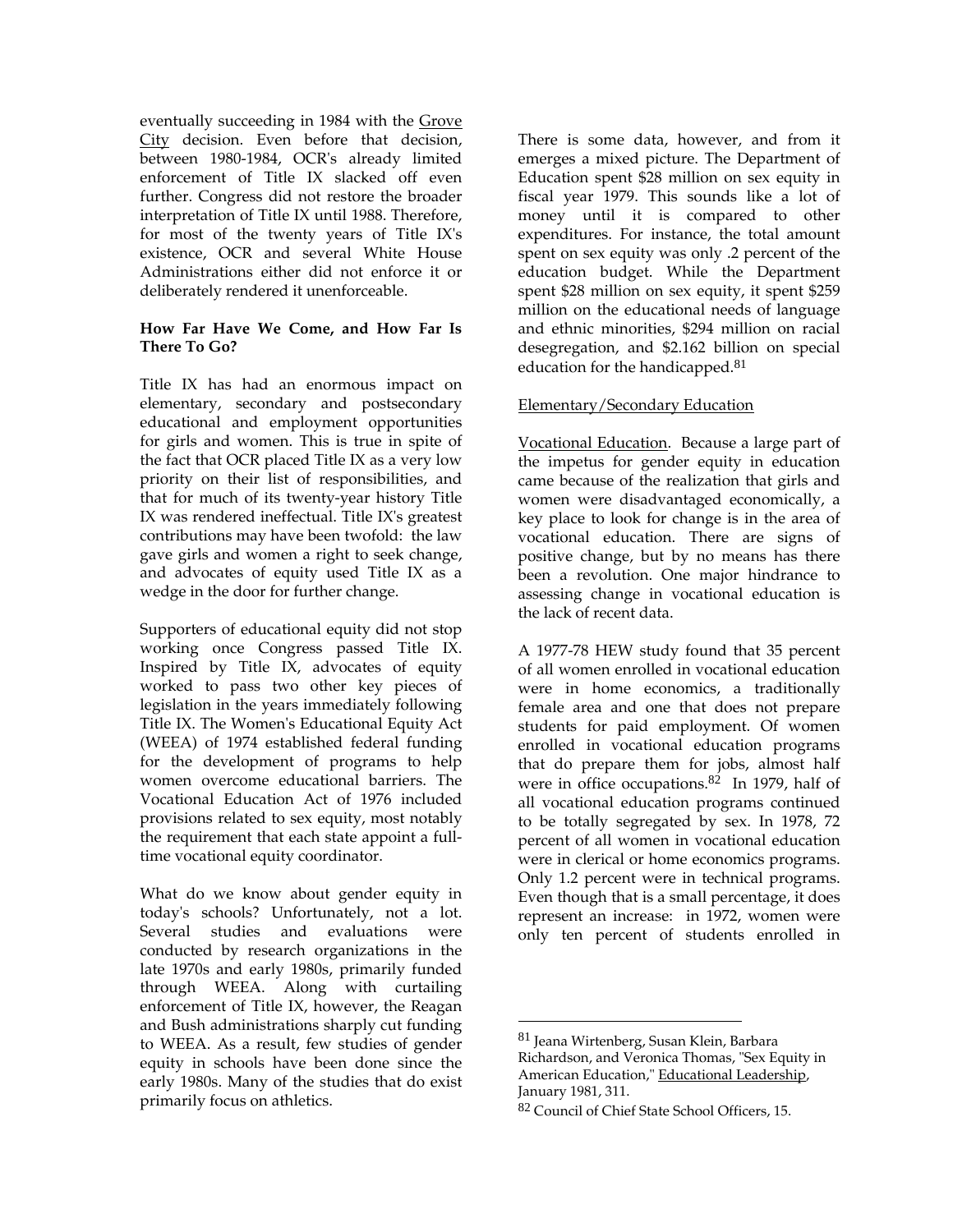technical programs; in 1979, women were eighteen percent of those students.<sup>83</sup>

A 1978 OCR survey showed that 24 percent of schools still offered sex segregated home economics and industrial arts courses.84 Even where courses have been integrated, the work continues to be sex segregated. For instance, in an auto mechanics class, instructors allowed boys to do more difficult work, such as fixing brakes, while allowing girls only to do simple work, such as changing headlights.<sup>85</sup>

This pattern of sex segregated vocational education is reflected in employment statistics. In 1988 only two percent of all employed women were in the skilled trades- the same proportion as in 1983. About nine percent of employed women were in other manual jobs, such as operators, fabricators and laborers, down from ten percent in 1983.<sup>86</sup>

Athletics. In the area of athletics, the percentage of high school varsity athletes who were female rose from 7 percent in 1972 to 35 percent in 1979. The percentage of the school athletic budget that went to women's programs rose from 2 percent in 1972 to 16.4 percent in 1980.87 This indicates a dramatic rise in female participation in athletics in the early years of Title IX. However, female participation did not continue to increase at the same rate. By 1992, only 39 percent of high school athletes were female, not much of a gain at all from the 35 percent in 1979.<sup>88</sup>

The Title IX requirement of coeducational physical education is ignored by many teachers and schools. Anecdotal evidence

 $\overline{a}$ 

from students in a class on Education and Sex Role Socialization at the University of Wisconsin-Madison in the fall of 1993 indicates widespread noncompliance. Several schools offer two physical education courses each semester. Although theoretically any student can take either course, the courses are so sex-stereotyped that they might as well be segregated officially. For instance, in one of the schools, one semester students could choose either wrestling or gymnastics. In a second school, the choice was wrestling or aerobics; in a third school, the choice was weightlifting or aerobics. In another school's "coed" gym class, everyone played softball at the same time, but the teacher required the boys to play together on the diamond, and the girls to play together in a grassy field.

Attitudes. In some ways there has been little change in administrators' attitudes toward gender equity since the American Friends' Service Committee monitored six southern states in 1976. A 1990 study of 25 school districts in 21 states found that well over a third (37 percent) of the district administrators saw no Title IX compliance issues in their districts. Some administrators thought it "stupid" or "frivolous" to be concerned about equal educational opportunities for girls and boys.89 A 1993 Wisconsin study showed that there is a gender gap in administrators' perceptions of gender equity in their districts. Fifty percent of male administrators, but only 32 percent of female administrators, feel that administrators help provide a bias-free environment for students. Sixty percent of male administrators, but less than 40 percent of female administrators, feel that class scheduling encourages sex fair enrollment patterns. $90$  This indicates that female administrators see more of a continuing problem. Male administrators, who are the majority of all administrators, are less likely to

<sup>83</sup> National Coalition for Women and Girls in

Education, "Ten Years of Good News,"

<sup>(</sup>Washington, DC: NCWGE), 1981, factsheets.

<sup>84</sup> Wirtenberg, et al., 317.

<sup>85</sup> Wirtenberg, et al., 316.

<sup>86</sup> "Facts on Working Women," U.S. Department of Labor Women's Bureau, No. 90-5, January 1991, 1. <sup>87</sup> National Coalition for Women and Girls in

Education, 1981, factsheet.

<sup>88</sup> Sue M. Durrant, "Title IX--Its Power and Its Limitations," Journal of Physical Education, Recreation and Dance, March 1992, 61.

<sup>89</sup> American Association of University Women (AAUW), "How Schools Shortchange Girls," (Washington, DC: AAUW), 1992, 8.

<sup>90</sup> Linda L. Riley, "Wisconsin Model for Sex Equity in Career and Vocational Education: Composite Report, Wisconsin Equity Surveys, 1989-1992," (Menomonie, WI: University of Wisconsin-Stout), 1993, 4.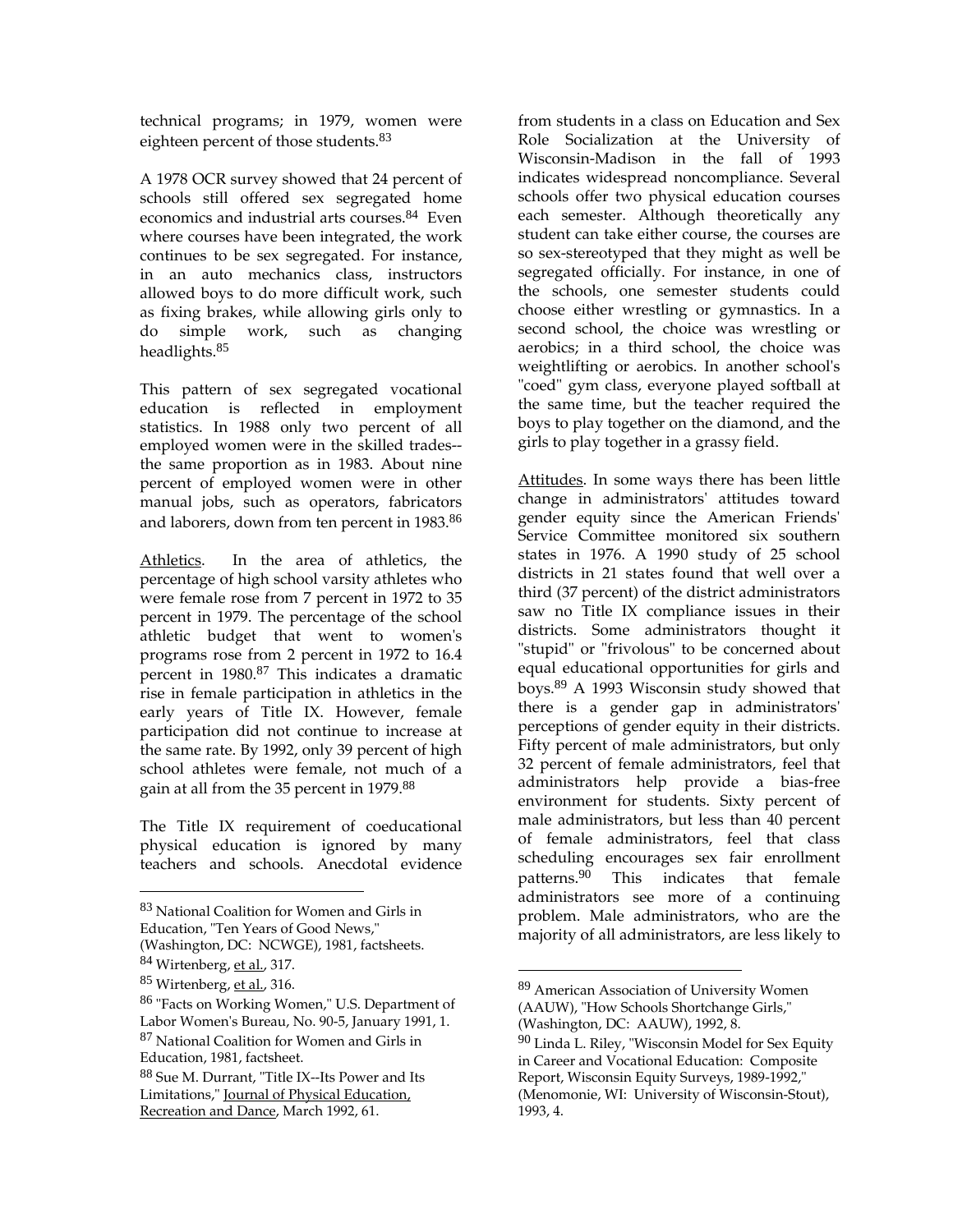see problems related to gender equity and therefore are less likely to work toward positive change.

Today's school children have widely divergent expectations for girls and for boys. For example, one study showed that among middle school children (fifth through seventh grades), nearly 60 percent of the boys believe it is important for boys to learn to be leaders, but only 31 percent of the boys believe it is important for girls to learn to be leaders. Interestingly, girls assign equal value to girls' and boys' leadership.<sup>91</sup>

Male and female students continue to have unrealistic ideas of women's place in the workforce. Among high school students, over 75 percent of males and 67 percent of females believe that men work because they need the income, but only 37 percent of males and 40 percent of females believe that women work out of economic necessity. Students continue to hold traditional ideas about gender division in the labor force. This is especially true for boys. Sixty-three percent of elementary school boys, compared to 86 percent of girls, believe that girls can do any job that boys can.<sup>92</sup>

A 1992 survey of student attitudes of 3,363 students in 26 schools in Wisconsin documented student perceptions of gender differences. At all grade levels both males and females thought that job opportunities were different depending on gender, and that males had more opportunities than females. Students perceived limited opportunities for women in professional sports, political office, carpentry, auto mechanics, the military, or as police officers and scientists.<sup>93</sup> When asked how their lives would be different if they woke up the other gender, boys responded

 $\overline{a}$ 

with violent revulsion. They said such things as, "I would commit suicide...so I wouldn't have to be a girl"; it would be "my worst nightmare"; "being a boy is more than being a girl"; and, "I think I'd kill myself because I like the power that comes with manhood." When girls were asked about being boys, they responded with optimism: "My life would be awesome. I would have...more choices."<sup>94</sup>

In addition to believing that their professional opportunities are different from boys', girls must try to learn in an environment that clearly is hostile to them. A 1993 study of 1,600 public school students showed that 85 percent of girls have experienced unwanted and unwelcome sexual behavior in school. One quarter of those girls were harassed by school employees.<sup>95</sup>

#### Postsecondary Education

At the postsecondary level, too, women have experienced great gains, but also are limited by "chilly campus climates."96 Twenty years after Title IX opened access to higher education for women, women now earn the majority of associate and bachelor degrees (57.4 and 52.5 percent, respectively). However, men still earn a disproportionate number of doctorate degrees (63.5 percent). $97$  Women continue to earn their doctorates in fields considered to be traditionally female, low status and with lower salaries, such as foreign languages, home economics and library science.<sup>98</sup>

<sup>91</sup> Riley, 15, 16.

<sup>92</sup> Riley, 21, 22.

<sup>93</sup> Linda L. Riley, Lorayne Baldus, Orville Nelson, Barbara Schuler and Melissa Keyes, "'My Worst Nightmare...': Wisconsin Students' Perceptions of Being the Other Gender: A Statewide Study to Document Current Gender Perceptions of Wisconsin Students," (Menomonie, WI: Center for Vocational, Technical and Adult Education, University of Wisconsin-Stout), 1993, 8.

<sup>94</sup> Riley, et al., 12, 13.

<sup>95</sup> American Association of University Women Educational Foundation, "Hostile Hallways: The AAUW Survey on Sexual Harassment in America's Schools," (Washington, DC: AAUW), 1993, 3. <sup>96</sup> Project on the Status and Education of Women, "The Classroom Climate: A Chilly One for Women?" (Washington, DC: Association of American Colleges), 1982.

<sup>97</sup> National Center for Education Statistics, Digest of Education Statistics, 1991 (Washington, DC: U.S. Department of Education, Office of Educational Research and Improvement), 1992, 234.

<sup>98</sup> Glen Harvey, "Finding Reality Among the Myths: Why What You Thought About Sex Equity in Education Isn't So," Phi Delta Kappan, March 1986, 511; and Jean Stockard, "Education and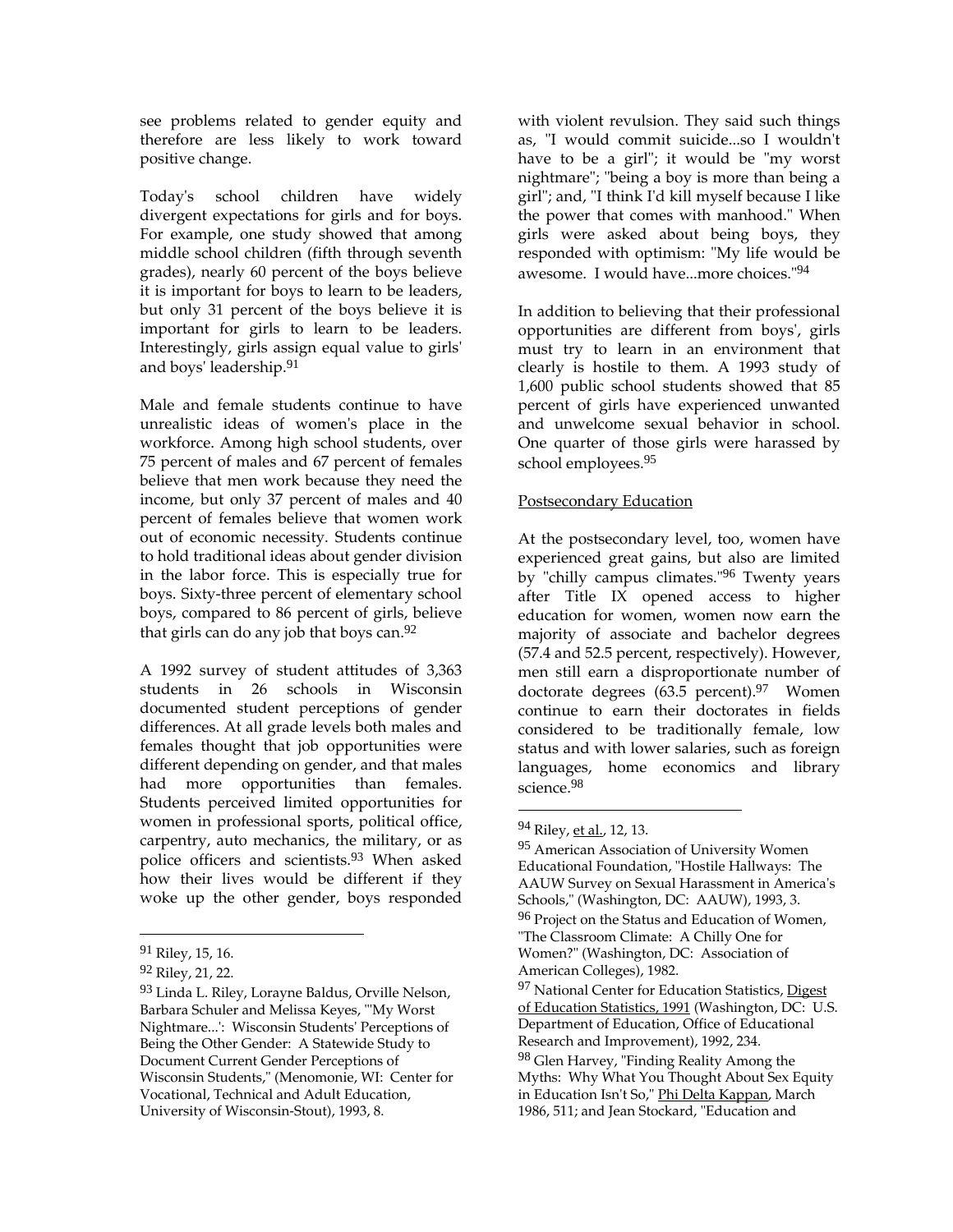Between 1972 and 1980, the percentages of women students in various professional schools rose dramatically and has continued to rise. In medical school, the percentage rose from eleven to twenty-six; in law schools, from ten to thirty-four; in dental schools, from two to seventeen; and in veterinary schools, from twelve to thirty-nine.<sup>99</sup> In 1989, women earned thirty-three percent of medical school degrees, forty-one percent of law degrees, twenty-six percent of dental, and fifty-five percent of veterinary degrees.<sup>100</sup>

Sexual harassment contributes greatly to the unwelcoming atmosphere for women at most colleges and universities. In 1986, Cornell University surveyed women students and found that 78 percent had experienced sexist comments; that same year, a study at the Massachusetts Institute of Technology found that 92 percent of women students there had experienced unwanted sexual attention; in 1980 a study at the University of Rhode Island found that 70 percent of women students reported being sexually insulted.<sup>101</sup>

Despite increased funding for women in higher education, women still receive disproportionately less than men. Women as a group have a greater need for student aid because they are more likely to enroll as independent or part-time students and because they are more likely to have primary responsibility for child care. Yet women receive less financial aid than comparable males.<sup>102</sup>

In 1971 there were no athletic scholarships for women. In 1982, there were 10,000.<sup>103</sup> Athletic budgets, programs and intercollegiate opportunities have increased for women. Yet in other ways, change in athletics has hurt women rather than helped them. As women's intercollegiate athletics were awarded more money, the coaching positions began to be taken over by men. In 1972, 90 percent of women's athletic teams were coached by women; in 1990, just 47 percent of women's teams had female coaches.104 Women athletes have far fewer opportunities than their male counterparts to become professional athletes after college. Now that so many coaching jobs also are being filled by men, women athletes have even fewer opportunities to use their skills.

# **Teacher Training**

 $\overline{a}$ 

From grade school to graduate school, teachers interact more with male students than with females. Teachers respond to, encourage, criticize, and provide more opportunities to boys than girls.105 Teachers must be trained to be aware of their own potentially differential treatment of males and females. Yet teacher education programs typically have "not provided the scholarship, leadership, direction, or impetus for change toward equity;" in fact, "schools and departments of education have generally been impervious to the need for reform."106 A

 $\overline{a}$ Gender Equality: A Critical View," Sociology of Education and Socialization, 5, 1985, 315.

<sup>99</sup> National Coalition for Women and Girls in Education, 1981, factsheet.

<sup>100</sup> National Center for Education Statistics, 273.

<sup>&</sup>lt;sup>101</sup> Project on the Status and Education of Women, "Peer Harassment: Hassles for Women on Campus," (Washington, DC: Association of American Colleges), 1988, 2.

<sup>102</sup> Mary Moran, Student Financial Aid and Women: Equity Dilemma (Washington, DC: Association for the Study of Higher Education), 1986.

<sup>103</sup> National Coalition for Women and Girls in Education, 1981, factsheet.

<sup>&</sup>lt;sup>104</sup> R. Vivian Acosta and Linda Jean Carpenter, "As the Years Go By--Coaching Opportunities in the 1990s," Journal of Physical Education, Recreation and Dance, March 1992, 37.

<sup>105</sup> Myra Sadker and David Sadker, "Sexism in the Classroom: From Grade School to Graduate School," Phi Delta Kappan, March 1986; and Lee Anne Bell and Jacqueline Jordan Irvine, "A Qualitative and Quantitative Analysis of the Devaluation of Girls in School: Perspectives from the Student and Teacher Role," paper prepared for the American Educational Research Association Annual Meeting, March 1989, 6.

<sup>&</sup>lt;sup>106</sup> David M. Sadker and Myra P. Sadker, "The Treatment of Sex Equity in Teacher Education," in S.S. Klein (Ed.), Handbook for Achieving Sex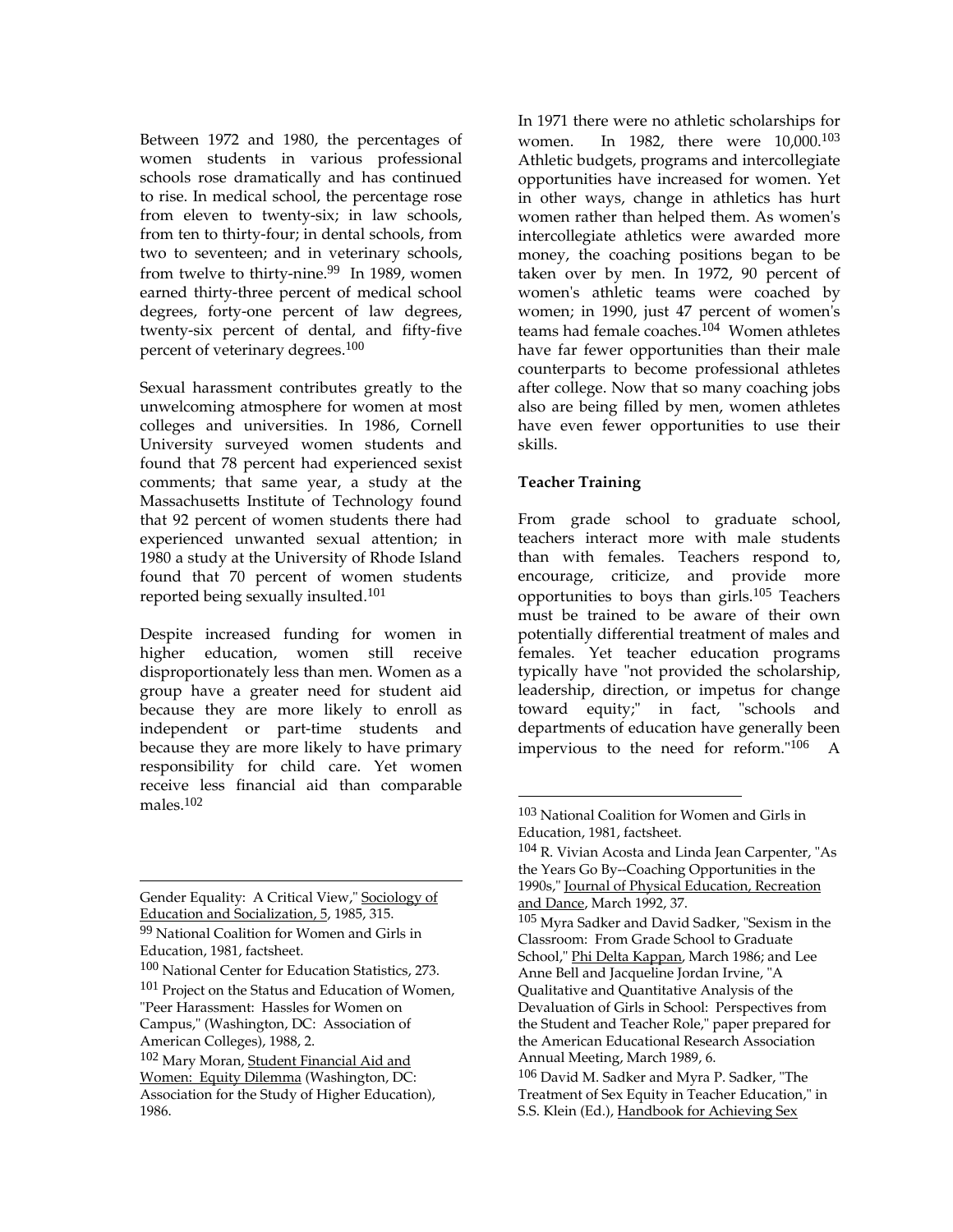study of teacher education texts published between 1973-1978 found that twenty-three of the twenty-four texts spent less than one percent of the text on gender issues; the twenty-fourth text spent less than two percent.107 A 1981 analysis of teacher education texts revealed that a third of them did not even mention the topic of sexism, and none of them included material on nonsexist teaching techniques. In texts for "foundations" courses in the history and philosophy of education, five times as much space was devoted to men as to women, despite the historical predominance of women in the field.<sup>108</sup>

A 1993 survey of 38,699 students in Wisconsin showed that gender inequity in schools continues. Less than half of the students believe teachers treat girls and boys the same in the classroom. Only 65 percent of students believe that teachers expect the same achievement levels from girls and boys. Onethird of students think there are classes in the school that clearly are for boys only or for girls only.<sup>109</sup>

Again, anecdotal evidence from a class of college students at the University of Wisconsin-Madison echoes these statistics. One young woman's high school chemistry teacher told the girls not to conduct the experiments because they might become messy and dirty; rather, the girls should watch the boys' skills in conducting the experiments and take notes. Another woman reported that her algebra teacher announced on the first day of class that the boys would do better than the girls. Still another woman told of a guidance counselor who met with a small group of students who were prevented by a scheduling error from taking advanced mathematics. The counselor agreed to correct the problem for the boys, but not for the girls.

 $\overline{a}$ Equity Through Education (Baltimore: Johns Hopkins Press), 1985, 150.

In a similar incident at another school, the boys were allowed to rearrange their schedules to take physics while the girls who wanted to do so were required to take typing instead. This type of differential treatment of girls and boys, especially regarding math and science, has been well documented in the literature.<sup>110</sup>

All of these are current examples of the failure of teacher education programs to dispel myths and stereotypes about gender, and of inadequate leadership on the part of administrators. Nor does this seem likely to improve in the immediate future. An analysis of 138 articles on educational reform published in professional journals from 1983 to 1987 showed that only one percent of the article content pertained to gender equity.<sup>111</sup> From 1985 through 1989, thirty-five special commissions and task forces issued reports on education reform. Women comprise less than twenty percent of the members of these groups. One task force included no women at all, and four others had five percent or fewer women members. Only two had as many as half women members.<sup>112</sup>

# **Employment**

 $\overline{a}$ 

In 1980 women comprised seventy percent of all classroom teachers, but women headed only one percent of schools and were only one percent of school superintendents. Women were less likely to be elementary school principals in 1978 than they were fifty years earlier: the percentages fell from fifty-five percent in 1928 to eighteen percent in 1978.<sup>113</sup>

<sup>107</sup> Council of Chief State School Officers, 26. <sup>108</sup> Kathy Vandell and Scott B. Dempsey, "Stalled Agenda: Gender Equity and the Training of Educators." (Washington, DC: American Association of University Women), 1991, 2. <sup>109</sup> Riley, 14.

<sup>110</sup> Leonie Rennie and Lesley Parker, "Detecting and Accounting for Gender Differences in Mixed-Sex and Single-Sex Grouping in Science Lessons," Educational Review 39, 1987, 66-75, and Kathy Vandell and Lauren Fishbein, "Equitable Treatment of Girls and Boys in the Classroom," (Washington, DC: American Association of University Women), 1989.

<sup>111</sup> Myra Sadker, David Sadker, and Sharon Steindam, "Gender Equity and Educational Reform," Educational Leadership, March 1989, 44.

<sup>112</sup> American Association of University Women, 1992, 90, 91.

<sup>113</sup> National Coalition for Women and Girls in Education, 1981, factsheet.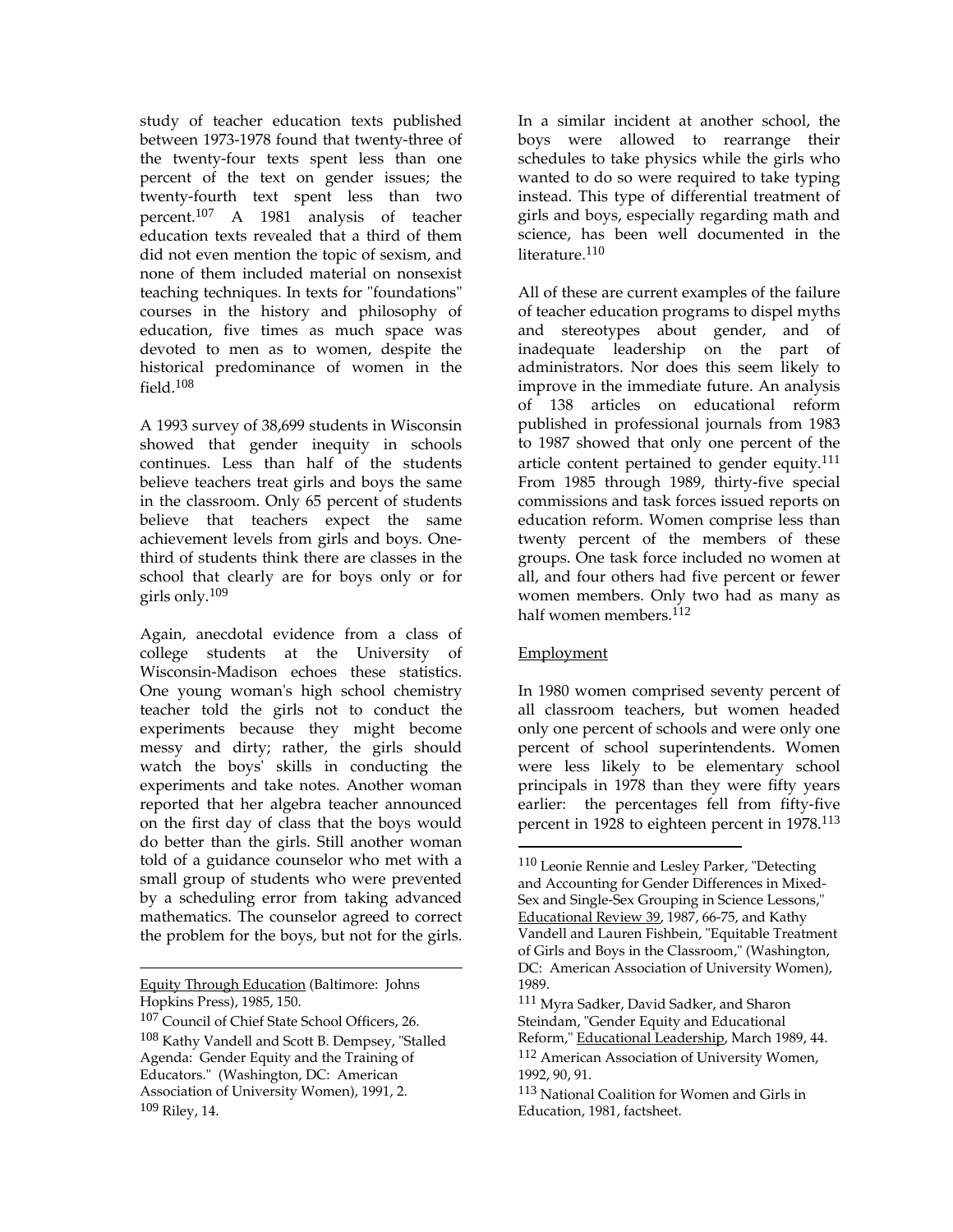By 1980 women were only eleven percent of elementary school principals and four percent of high school principals.114 In 1988, women were twenty-five percent of all principals of public elementary and secondary schools.<sup>115</sup> In 1991 women were nine of the fifty chief state school officers.<sup>116</sup>

Higher education continues to be dominated by men in faculty and administrative positions. In 1980 more than 90 percent of college students attended institutions where all three of the top administrative positions- president, chief academic officer, and dean- were held by men. Only 6.8 percent of college presidents were female, and most of them were at women's colleges. The salaries of female faculty continued to be lower than those of males, even when women had comparable training and experience. This was true at every age, every degree level, every field and every type of institution. Although there were more female assistant professors in 1980 than in 1970, there was no comparable gain in tenured female faculty during that decade.117 Between 1972 and 1990 the wage gap actually increased. The gap between men's and women's average salaries for faculty at all ranks in 1972 was \$7,386; in 1990 that gap increased to \$8,693 (both figures are in constant 1990 dollars).<sup>118</sup>

# **Conclusion**

 $\overline{a}$ 

The movement toward gender equity in education has not been a clear linear progression. Federal legislation prohibiting sex discrimination in education was necessary as a foundation for change, but in itself the legislation ensured very little. Immediately after passing Title IX, Congress began numerous initiatives to whittle away at Title IX's scope of coverage. HEW failed to issue

regulations and guidelines for implementation for three years. Once the regulations were in place, lack of enforcement on the part of OCR rendered Title IX little more than a paper tiger. Even court intervention and courtordered timelines for complaint investigations made little dent in the backlog of complaints of sex discrimination. Because the federal government would not withhold funds for noncompliance, schools and higher education institutions had little incentive to comply.

Yet educational institutions have changed, and Title IX played an essential role in those changes. Title IX provided "hope and a tool." Students, faculty and staff for the first time had the means to amend or abolish discriminatory practices and policies. Change did not occur because of federal investigations or the threat of funds being cut off. Less than one percent of the nation's schools and colleges have ever seen--or are likely to see--a federal investigator.119 This means, then, that institutions have become more gender fair for other reasons. Changing economic conditions, an increased public awareness of sexism, the state-level work of equity advocates funded through the Vocational Education Act and Title IV of the Civil Rights Act of 1964, pressure from individuals and advocacy groups, and the impact of research demonstrating the harmful effects of gender discrimination also influenced gender issues in the schools.

Not all of the changes toward equity in education have come from the federal level. In response to pressure from women's groups, twelve state legislatures have passed specific laws promoting sex equity in education. Eleven more states have included statements in other equity laws that specifically bar sex discrimination in education.<sup>120</sup>

Title IX has not brought about complete gender equity in education. Recognizing the need for further change, in the fall of 1993 Senators Barbara Mikulski, Paul Simon, Carol

<sup>114</sup> Council of Chief State School Officers, 19.

<sup>115</sup> National Center for Education Statistics, 1992, 91.

<sup>116</sup> American Association of University Women, 1992, 7.

<sup>117</sup> Bernice Sandler, "Women on Campus: A Ten-Year Retrospect," On Campus with Women, 26, Spring 1980, 2.

<sup>118</sup> National Center for Education Statistics, 224.

<sup>119</sup> Bernice Resnick Sandler, "Happy Birthday Title IX!" On Campus with Women, 12, Summer 1981,

<sup>1,2.</sup>

<sup>120</sup> Salomone, 231, f. 43.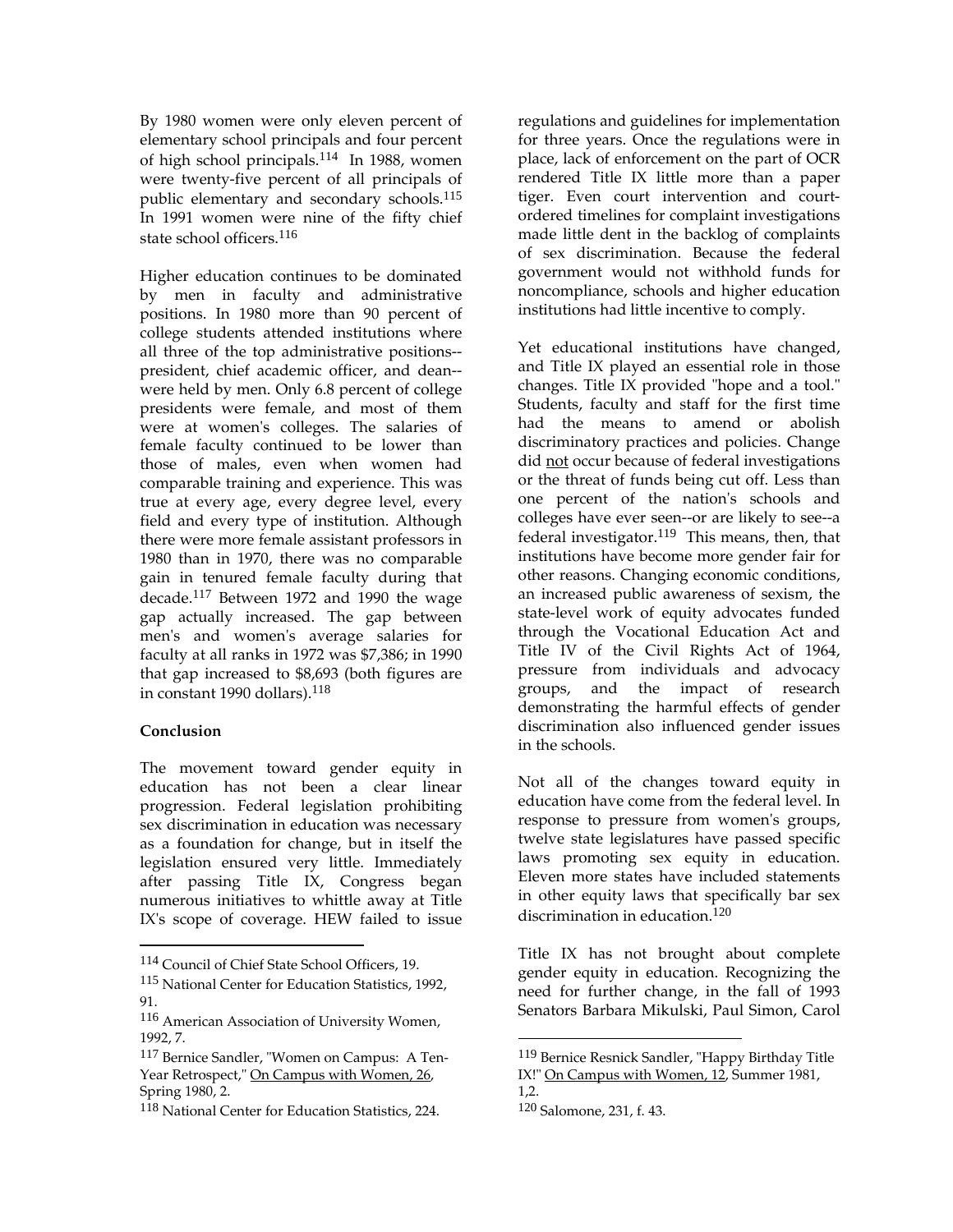Moseley-Braun, Tom Harkin and Edward Kennedy introduced new federal gender equity in education legislative initiatives. Part of the reauthorization of the Elementary and Secondary Education Act, the bill includes the creation of a Gender Equity Office with a fulltime coordinator in the Department of Education, expansion of gender equity research and training in all areas of education, additional resources set aside for gender equity in mathematics and science, sexual harassment prevention and elimination training programs, and disclosure of data related to equity in athletics.121 Opponents of the bill are working hard for its defeat. Should it pass, the bill will send a strong message that this country values its girls as much as its boys. How strong that message is depends on more than Congress making this bill law. Change also depends on adequate funding, dissemination of information, and enforcement.

#### References

 $\overline{a}$ 

Acosta, R. Vivian and Carpenter, Linda Jean. "As the Years Go By--Coaching Opportunities in the 1990s," in Title IX at Twenty: Mature Programs or Still Toddling? Special issue of Journal of Physical Education, Recreation and Dance, March 1992, 36-41.

American Association of University Women Educational Foundation. "Hostile Hallways: The AAUW Survey on Sexual Harassment in America's Schools," (Washington, DC: AAUW), 1993.

American Association of University Women. "How Schools Shortchange Girls," (Washington, DC: AAUW), 1992.

"An Oath Betrayed: The Reagan Administration's Civil Rights Enforcement Record in Education," (Washington, DC: Civil Rights Leadership Conference Fund), October 1983.

"Authorization Request of the Civil Rights Division of the Department of Justice." Hearings before the Subcommittee on Civil and Constitutional Rights of the Committee on the Judiciary House of Representatives. Serial No. 85, Parts 1 and 2. March 14, 1979.

Balles, Nancy J. The Unenforced Law: Title IX Activity by Federal Agencies Other Than HEW. (Washington, DC: National Advisory Council on Women's Educational Programs), 1978.

Bell, Lee Anne, and Irvine, Jacqueline Jordan. "A Qualitative and Quantitative Analysis of the Devaluation of Girls in School: Perspectives from the Student and Teacher Role." Paper prepared for the American Educational Research Association Annual Meeting, San Francisco, March 1989.

Council of Chief State School Officers. Facing the Future: Education and Equity for Females and Males. (Washington, DC: CCSSO) 1980.

"Department of Justice Moves To Enforce Title IX Compliance," On Campus with Women, (Washington, DC: Project on the Status and Education of Women, Association of American Colleges), Number 26, Spring 1980, 1, 3.

Dunkle, Margaret and Richards, Cecile. Sex Discrimination in Education: A Policy Handbook. (Washington, DC: National Coalition for Women and Girls in Education), 1977.

Durrant, Sue M. "Title IX--Its Power and Its Limitations," in Title IX at Twenty: Mature Programs or Still Toddling? Special issue of Journal of Physical Education, Recreation and Dance, March 1992, 60-64.

"Enforcing Title IX," (Washington, DC: U.S. Commission on Civil Rights), October 1980.

"Facts on Working Women," U.S. Department of Labor Women's Bureau, No. 90-5, January 1991.

<sup>121</sup> "Federal 'Gender Equity in Education' Legislation," NCSEE News, 93-94, Fall 1993, 14.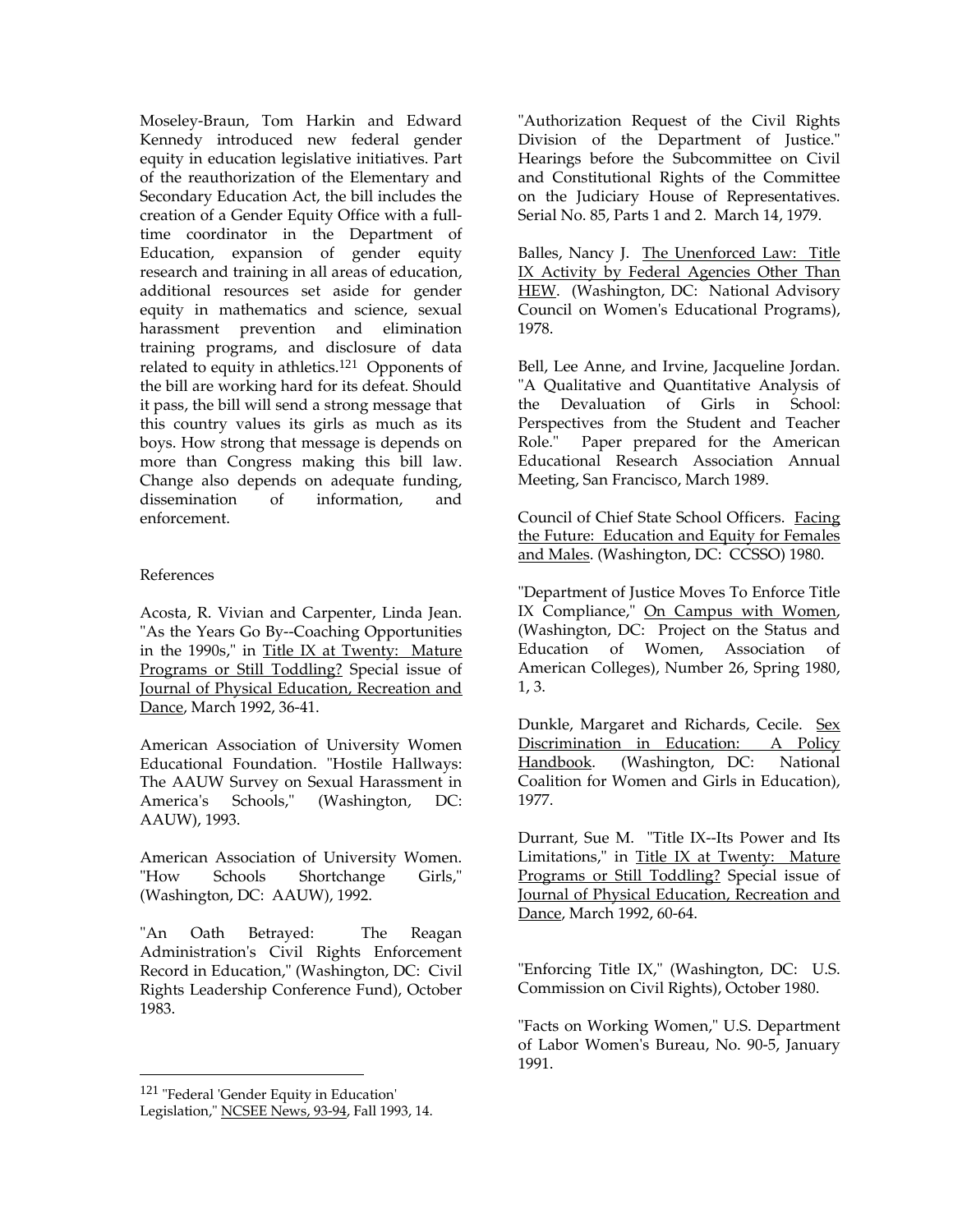"Federal 'Gender Equity in Education' Legislation," NCSEE News, Vol. 93-94, No. 1, Fall, 1993, 14.

"Final Title IX Regulation Implementing Education Amendments of 1972 Prohibiting Sex Discrimination in Education." (Washington, DC: U.S. Department of Health, Education and Welfare/ Office for Civil Rights), June 1975.

Fishel, Andrew and Pottker, Janice. National Politics and Sex Discrimination in Education (Lexington, MA: Lexington Books), 1977.

Harvey, Glen. "Finding Reality Among the Myths: Why What You Thought About Sex Equity in Education Isn't So." Phi Delta Kappan, March 1986, 509-512.

Klein, Susan, Ortman, Patricia and Scott, Elois. "Continuing the Journey Toward Gender Equity." Paper prepared for Educational Researcher, 1992.

Moran, Mary. Student Financial Aid and Women: Equity Dilemma. (Washington, DC: Association for the Study of Higher Education), 1986.

National Advisory Council on Women's Educational Programs. "Title IX: The Half Full, Half Empty Glass," (Washington, DC: U.S. Department of Education), Fall 1981.

National Center for Education Statistics. Digest of Education Statistics, 1991. (Washington, DC: Office of Educational Research and Improvement, U.S. Department of Education), 1992.

National Coalition for Women and Girls in Education. "Ten Years of Good News," (Washington, DC: NCWGE), 1981.

National Foundation for Improvement of Education. Resource Center on Sex Roles in Education: Research Action Notes, Vol. 4, No. 1, July 4, 1976.

Project on the Status and Education of Women. "The Restoration of Title IX: Implications for Higher Education,"

(Washington, DC: Association of American Colleges), 1989.

Project on the Status and Education of Women. "Peer Harassment: Hassles for Women on Campus," (Washington, DC: Association of American Colleges), 1988.

Project on the Status and Education of Women. "The Classroom Climate: A Chilly One for Women?" (Washington, DC: Association of American Colleges), 1982.

Raffel, Norma K. "The Enforcement of Federal Laws and Regulations Prohibiting Sex Discrimination in Education." (Washington, DC: Women's Equity Action League), 1975.

Rennie, Leonie and Parker, Lesley. "Detecting and Accounting for Gender Differences in Mixed-Sex and Single-Sex Grouping in Science Lessons," Educational Review 39, 1987, 66-75.

Riley, Linda L. "Wisconsin Model for Sex Equity in Career and Vocational Education: Composite Report, Wisconsin Equity Surveys, 1989-1992," (Menomonie, WI: University of Wisconsin-Stout), April 1993.

Riley, Linda L., Baldus, Lorayne, Nelson, Orville, Schuler, Barbara and Keyes, Melissa. "'My Worst Nightmare...' Wisconsin Students' Perceptions of Being the Other Gender: A Statewide Study to Document Current Gender Perceptions of Wisconsin Students," (Menomonie, WI: Center for Vocational, Technical and Adult Education, University of Wisconsin-Stout), February 1993.

Sadker, David M. and Sadker, Myra P. "The Treatment of Sex Equity in Teacher Education," in S. S. Klein (Ed.), Handbook for Achieving Sex Equity Through Education (Baltimore: Johns Hopkins Press), 1985, 145- 161.

Sadker, Myra, Sadker, David, and Steindam, Sharon. "Gender Equity and Educational Reform," Educational Leadership, March 1989, 44-47.